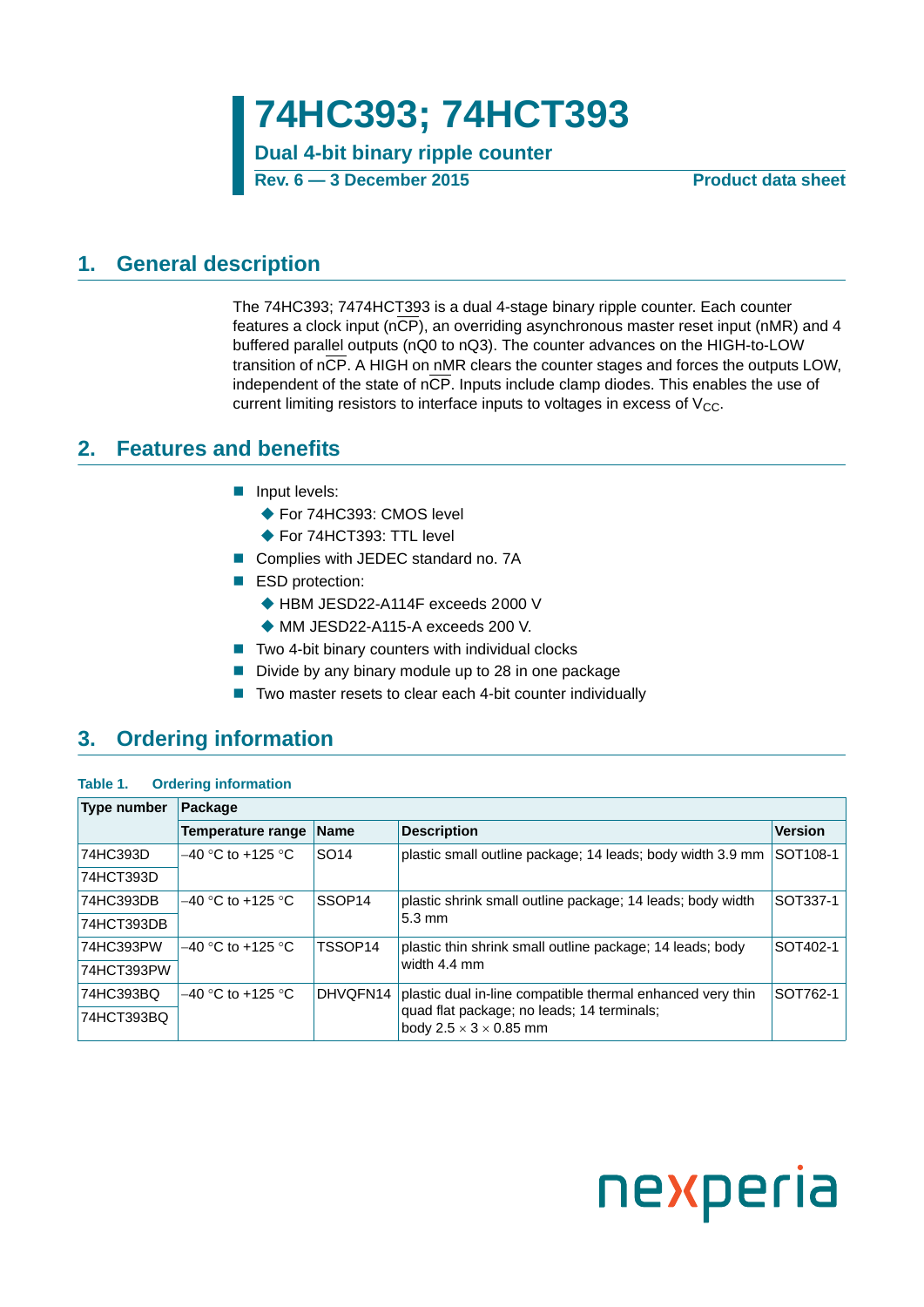**Dual 4-bit binary ripple counter**

## <span id="page-1-0"></span>**4. Functional diagram**

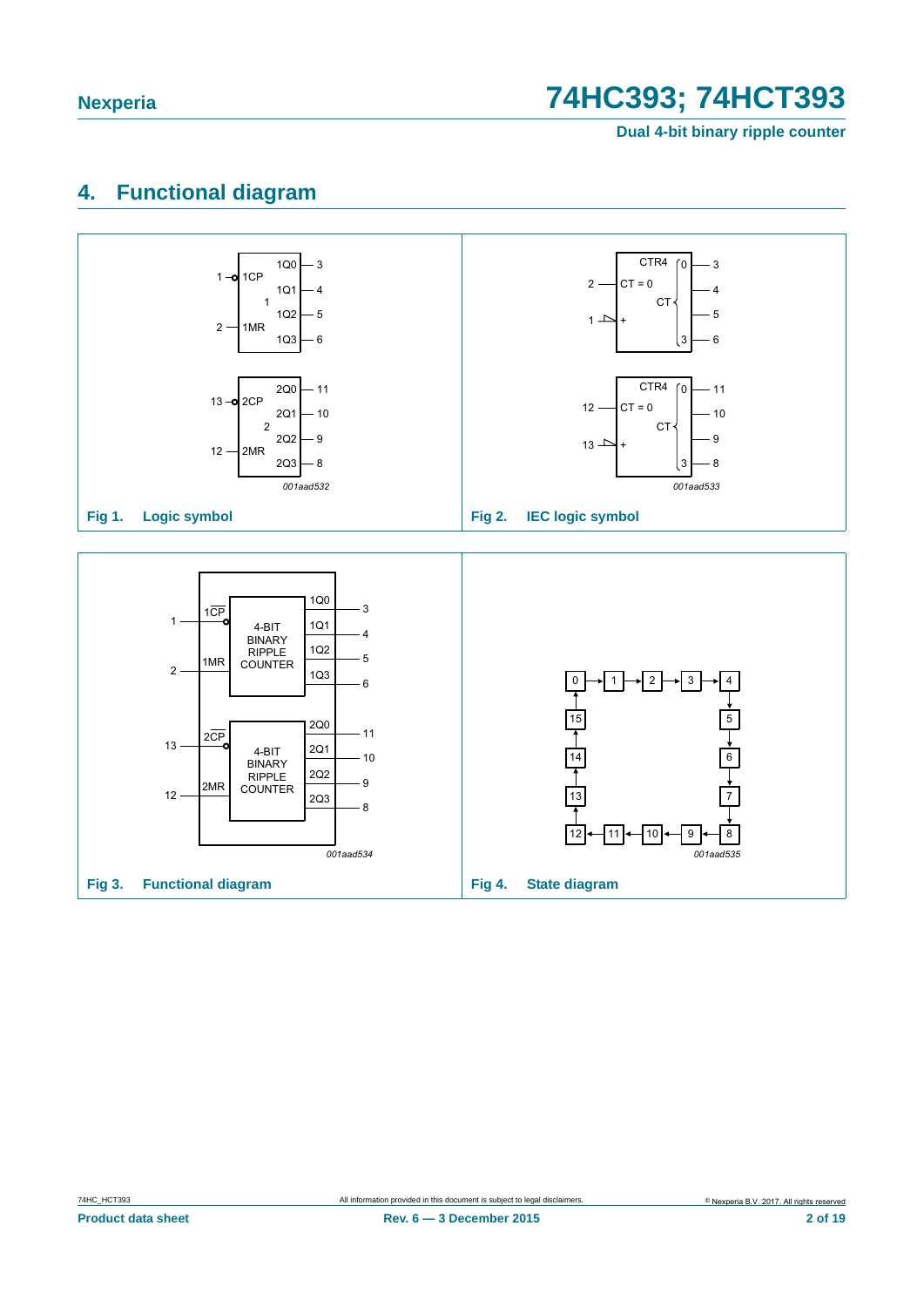**Dual 4-bit binary ripple counter**



## <span id="page-2-0"></span>**5. Pinning information**

### **5.1 Pinning**

<span id="page-2-1"></span>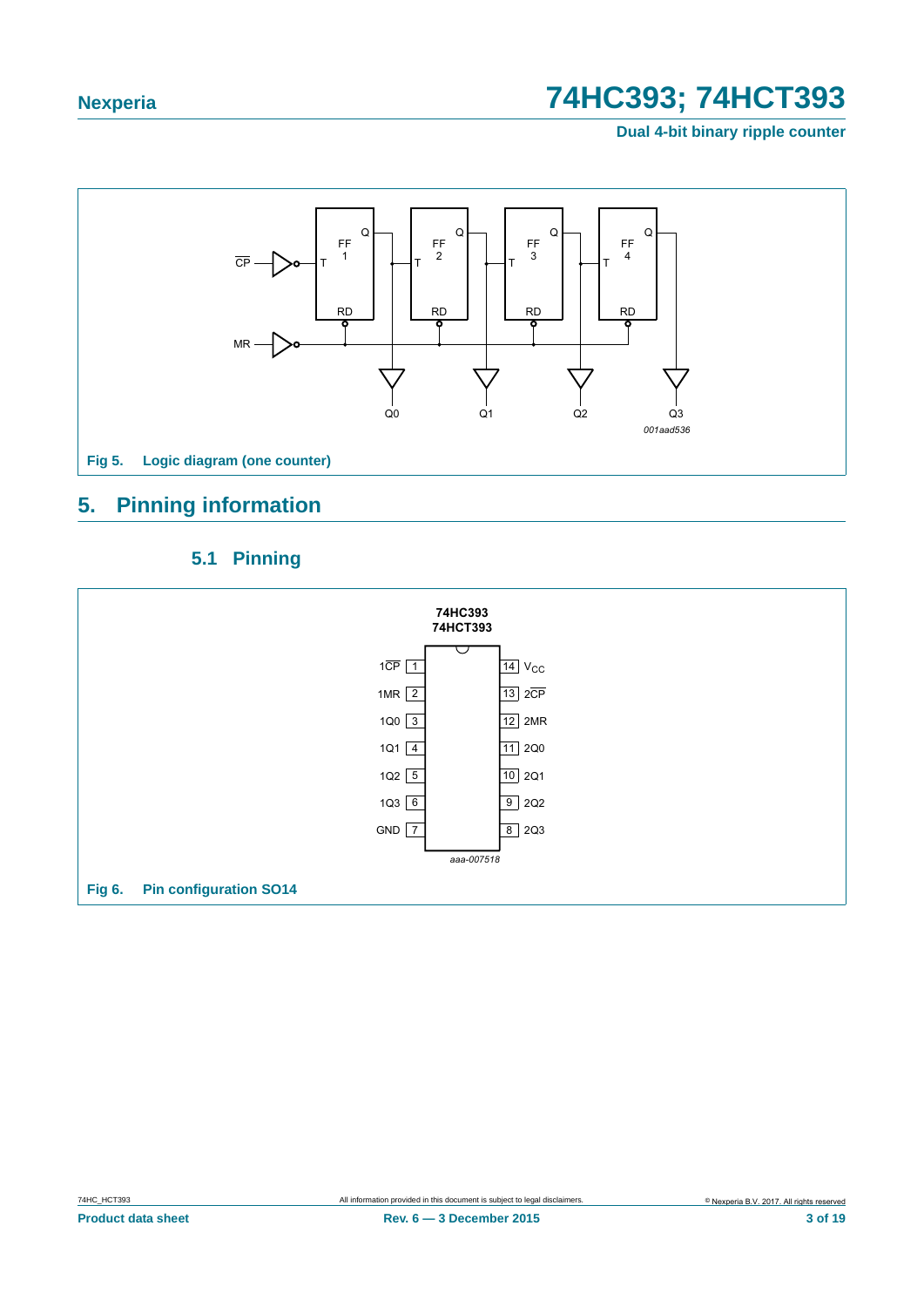**Dual 4-bit binary ripple counter**



### **5.2 Pin description**

#### <span id="page-3-0"></span>**Table 2. Pin description**

| <b>Symbol</b>    | <b>Pin</b> | <b>Description</b>                            |
|------------------|------------|-----------------------------------------------|
| $1\overline{CP}$ |            | clock input (HIGH-to-LOW, edge-triggered)     |
| 1MR              | 2          | asynchronous master reset input (active HIGH) |
| 1Q <sub>0</sub>  | 3          | flip-flop output                              |
| 1Q1              | 4          | flip-flop output                              |
| 1Q <sub>2</sub>  | 5          | flip-flop output                              |
| 1Q <sub>3</sub>  | 6          | flip-flop output                              |
| <b>GND</b>       | 7          | ground (0 V)                                  |
| 2Q3              | 8          | flip-flop output                              |
| 2Q <sub>2</sub>  | 9          | flip-flop output                              |
| 2Q1              | 10         | flip-flop output                              |
| 2Q0              | 11         | flip-flop output                              |
| 2MR              | 12         | asynchronous master reset input (active HIGH) |
| $2\overline{CP}$ | 13         | clock input (HIGH-to-LOW, edge-triggered)     |
| $V_{CC}$         | 14         | supply voltage                                |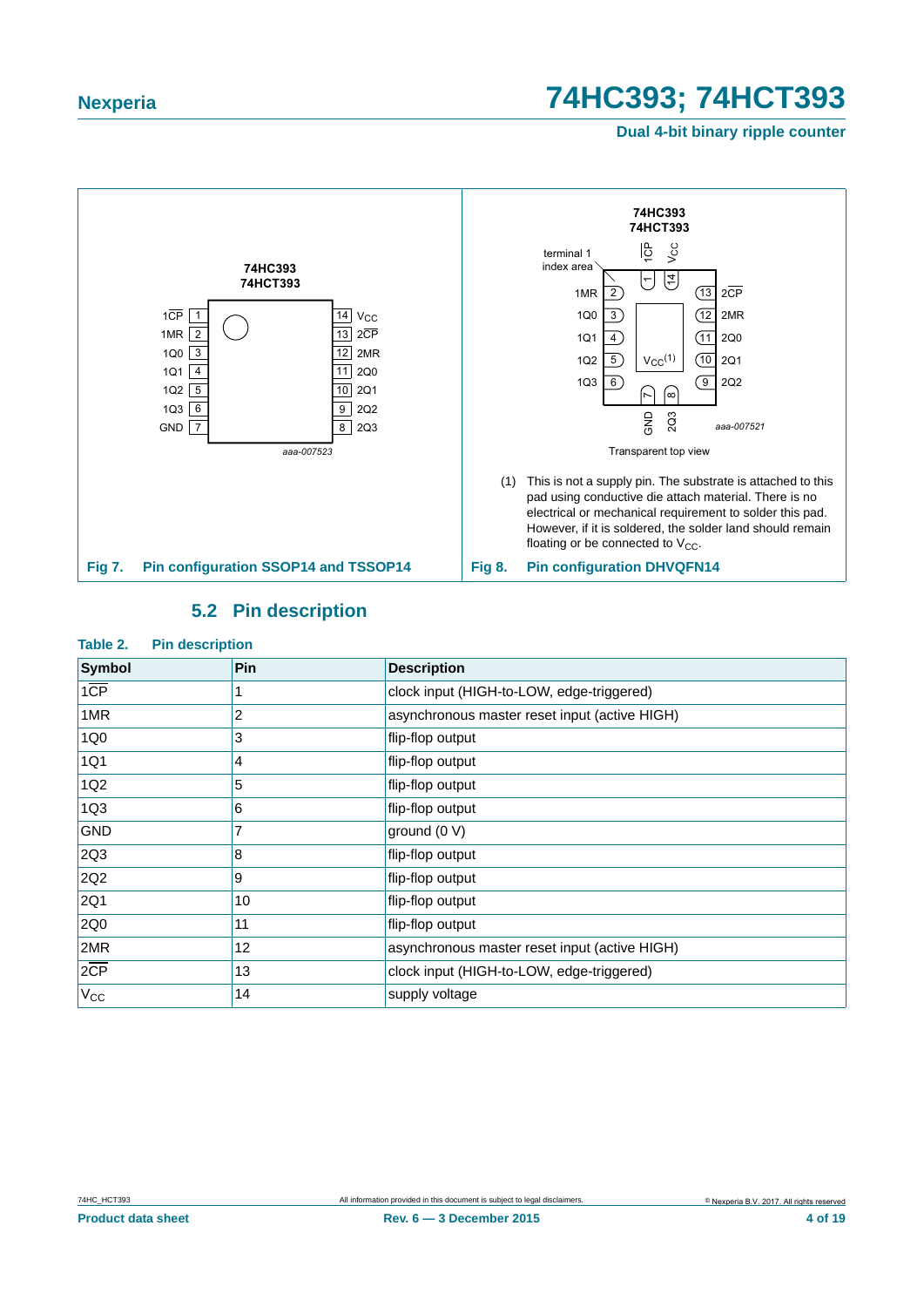**Dual 4-bit binary ripple counter**

### <span id="page-4-2"></span>**6. Functional description**

| Count       | Output                    |                         |                           |                           |
|-------------|---------------------------|-------------------------|---------------------------|---------------------------|
|             | nQ0                       | nQ1                     | nQ2                       | nQ3                       |
| 0           | L                         |                         |                           | L                         |
|             | Н                         |                         | L                         | L                         |
| $ 2\rangle$ | L                         | Н                       |                           |                           |
| $ 3\rangle$ | Н                         | Н                       |                           |                           |
| $\vert 4$   |                           |                         | Н                         |                           |
| 5           | $\mathsf{H}$              |                         | $\mathsf{H}%$             |                           |
| 6           |                           | $\mathsf{H}$            | $\boldsymbol{\mathsf{H}}$ |                           |
| 7           | $\boldsymbol{\mathsf{H}}$ | Н                       | $\boldsymbol{\mathsf{H}}$ |                           |
| 8           | L                         |                         |                           | H                         |
| 9           | $\mathsf{H}$              |                         |                           | H                         |
| $10\,$      | L                         | Н                       |                           | H                         |
| 11          | $\mathsf{H}$              | Н                       |                           | H                         |
| 12          | L                         |                         | Н                         | $\mathsf{H}$              |
| 13          | $\overline{H}$            |                         | $\boldsymbol{\mathsf{H}}$ | $\mathsf{H}$              |
| $14$        | L,                        | $\overline{\mathsf{H}}$ | $\mathsf{H}%$             | H                         |
| 15          | Н                         | H                       | $\boldsymbol{\mathsf{H}}$ | $\boldsymbol{\mathsf{H}}$ |

**Table 3. Count sequence for one counter [\[1\]](#page-4-0)**

<span id="page-4-0"></span> $[1]$  H = HIGH voltage level; L = LOW voltage level.

### <span id="page-4-3"></span>**7. Limiting values**

#### **Table 4. Limiting values**

*In accordance with the Absolute Maximum Rating System (IEC 60134). Voltages are referenced to GND (ground = 0 V).*

| Symbol           | <b>Parameter</b>        | <b>Conditions</b>                                          | Min                      | <b>Max</b> | Unit |
|------------------|-------------------------|------------------------------------------------------------|--------------------------|------------|------|
| $V_{\rm CC}$     | supply voltage          |                                                            | $-0.5$                   | $+7$       | V    |
| $ I_{IK} $       | input clamping current  | $V_1$ < -0.5 V or $V_1$ > $V_{CC}$ + 0.5 V                 | $\overline{\phantom{a}}$ | ±20        | mA   |
| $I_{OK}$         | output clamping current | $V_{\rm O}$ < -0.5 V or $V_{\rm O}$ > $V_{\rm CC}$ + 0.5 V | $\overline{\phantom{a}}$ | ±20        | mA   |
| $I_{\rm O}$      | output current          | $V_{\Omega} = -0.5 V$ to $V_{\text{CC}} + 0.5 V$           | $\overline{\phantom{a}}$ | ±25        | mA   |
| $I_{\rm CC}$     | supply current          |                                                            | ۰                        | ±50        | mA   |
| <b>I</b> GND     | ground current          |                                                            | $\overline{\phantom{0}}$ | ±50        | mA   |
| $T_{\text{stg}}$ | storage temperature     |                                                            | $-65$                    | $+150$     | ℃    |
| $P_{\text{tot}}$ | total power dissipation | $[1]$<br>SO14, (T)SSOP14 and DHVQFN14<br>package           | $\overline{\phantom{0}}$ | 500        | mW   |

<span id="page-4-1"></span>[1] For SO14 package:  $P_{tot}$  derates linearly with 8 mW/K above 70 °C. For (T)SSOP14 packages:  $P_{tot}$  derates linearly with 5.5 mW/K above 60 °C. For DHVQFN14 packages:  $P_{tot}$  derates linearly with 4.5 mW/K above 60 °C.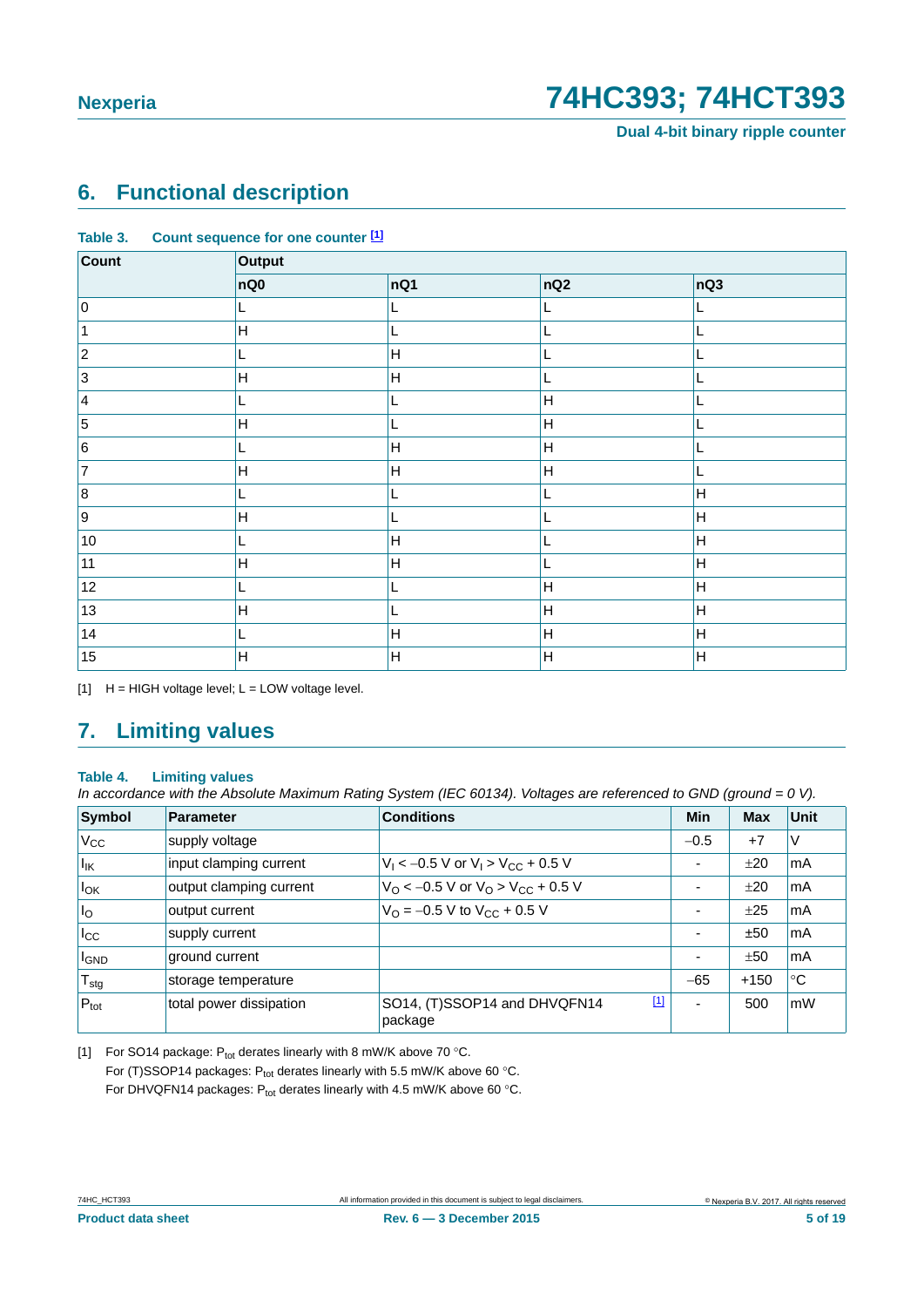**Dual 4-bit binary ripple counter**

### <span id="page-5-0"></span>**8. Recommended operating conditions**

#### **Table 5. Recommended operating conditions**

 *Voltages are referenced to GND (ground = 0 V)*

| Symbol              | Parameter                           | <b>Conditions</b>       | 74HC393 |            | 74HCT393   |                          |                | <b>Unit</b>    |             |
|---------------------|-------------------------------------|-------------------------|---------|------------|------------|--------------------------|----------------|----------------|-------------|
|                     |                                     |                         | Min     | <b>Typ</b> | <b>Max</b> | <b>Min</b>               | <b>Typ</b>     | <b>Max</b>     |             |
| $V_{\rm CC}$        | supply voltage                      |                         | 2.0     | 5.0        | 6.0        | 4.5                      | 5.0            | 5.5            | ٧           |
| $V_{I}$             | input voltage                       |                         | 0       | ٠          | $V_{CC}$   | 0                        | ٠              | $V_{\rm CC}$   | V           |
| $V_{\rm O}$         | output voltage                      |                         | 0       | ٠          | $V_{CC}$   | 0                        | ٠              | $V_{\rm CC}$   | V           |
| $T_{\mathsf{amb}}$  | ambient temperature                 |                         | $-40$   | $+25$      | $+125$     | $-40$                    | $+25$          | $+125$         | $^{\circ}C$ |
| $\Delta t/\Delta V$ | input transition rise and fall rate | $V_{\rm CC}$ = 2.0 V    | ۰       | ٠          | 625        |                          | $\blacksquare$ | $\blacksquare$ | ns/V        |
|                     |                                     | $V_{CC} = 4.5 V$        | ٠       | 1.67       | 139        | $\overline{\phantom{a}}$ | 1.67           | 139            | ns/V        |
|                     |                                     | $V_{\text{CC}} = 6.0 V$ |         | ٠          | 83         |                          | ٠              | ٠              | ns/V        |

## <span id="page-5-1"></span>**9. Static characteristics**

#### **Table 6. Static characteristics**

*At recommended operating conditions; voltages are referenced to GND (ground = 0 V).*

|                | Symbol Parameter         | <b>Conditions</b>                                                  |                          | 25 °C      |                          |                          |                          |                |                |        |
|----------------|--------------------------|--------------------------------------------------------------------|--------------------------|------------|--------------------------|--------------------------|--------------------------|----------------|----------------|--------|
|                |                          |                                                                    | Min                      | <b>Typ</b> | <b>Max</b>               | <b>Min</b>               | <b>Max</b>               | Min            | <b>Max</b>     |        |
| <b>74HC393</b> |                          |                                                                    |                          |            |                          |                          |                          |                |                |        |
| $V_{IH}$       | HIGH-level               | $V_{CC}$ = 2.0 V                                                   | 1.5                      | 1.2        |                          | 1.5                      | $\blacksquare$           | 1.5            | $\blacksquare$ | V      |
|                | input voltage            | $V_{CC}$ = 4.5 V                                                   | 3.15                     | 2.4        | $\overline{\phantom{0}}$ | 3.15                     |                          | 3.15           |                | V      |
|                |                          | $V_{CC} = 6.0 V$                                                   | 4.2                      | 3.2        |                          | 4.2                      |                          | 4.2            | $\blacksquare$ | V      |
| $V_{IL}$       | LOW-level                | $V_{CC} = 2.0 V$                                                   | $\blacksquare$           | 0.8        | 0.5                      | $\overline{\phantom{a}}$ | 0.5                      |                | 0.5            | V      |
|                | input voltage            | $V_{CC} = 4.5 V$                                                   | $\overline{\phantom{a}}$ | 2.1        | 1.35                     | $\overline{\phantom{a}}$ | 1.35                     | $\blacksquare$ | 1.35           | V      |
|                |                          | $V_{CC} = 6.0 V$                                                   | $\overline{\phantom{a}}$ | 2.8        | 1.8                      | $\overline{\phantom{a}}$ | 1.8                      | $\blacksquare$ | 1.8            | V      |
| $V_{OH}$       | <b>HIGH-level</b>        | $V_I = V_{IH}$ or $V_{IL}$                                         |                          |            |                          |                          |                          |                |                |        |
|                | output voltage           | $I_{\text{O}} = -20 \mu\text{A}$ ; $V_{\text{CC}} = 2.0 \text{ V}$ | 1.9                      | 2.0        | $\blacksquare$           | 1.9                      | $\overline{\phantom{a}}$ | 1.9            | $\blacksquare$ | V      |
|                |                          | $I_{\Omega}$ = -20 $\mu$ A; V <sub>CC</sub> = 4.5 V                | 4.4                      | 4.5        | $\overline{\phantom{a}}$ | 4.4                      | $\overline{\phantom{0}}$ | 4.4            | $\blacksquare$ | V      |
|                |                          | $I_{\Omega}$ = -20 $\mu$ A; V <sub>CC</sub> = 6.0 V                | 5.9                      | 6.0        | $\blacksquare$           | 5.9                      | $\blacksquare$           | 5.9            | $\blacksquare$ | V      |
|                |                          | $IO = -4.0$ mA; $VCC = 4.5$ V                                      | 3.98                     | 4.32       | $\overline{\phantom{a}}$ | 3.84                     | $\overline{\phantom{a}}$ | 3.7            | $\blacksquare$ | V      |
|                |                          | $I_{\Omega}$ = -5.2 mA; $V_{\text{CC}}$ = 6.0 V                    | 5.48                     | 5.81       | ٠                        | 5.34                     | $\blacksquare$           | 5.2            | $\blacksquare$ | V      |
| $V_{OL}$       | LOW-level                | $V_I = V_{IH}$ or $V_{IL}$                                         |                          |            |                          |                          |                          |                |                |        |
|                | output voltage           | $I_{\text{O}}$ = 20 µA; $V_{\text{CC}}$ = 2.0 V                    | $\blacksquare$           | $\Omega$   | 0.1                      | ÷,                       | 0.1                      | $\blacksquare$ | 0.1            | V      |
|                |                          | $I_{\text{O}}$ = 20 µA; $V_{\text{CC}}$ = 4.5 V                    | $\overline{\phantom{a}}$ | $\Omega$   | 0.1                      | ÷,                       | 0.1                      | $\blacksquare$ | 0.1            | $\vee$ |
|                |                          | $I_{\Omega}$ = 20 $\mu$ A; V <sub>CC</sub> = 6.0 V                 | $\blacksquare$           | $\Omega$   | 0.1                      | $\blacksquare$           | 0.1                      | $\blacksquare$ | 0.1            | V      |
|                |                          | $IO = 4.0$ mA; $VCC = 4.5$ V                                       | $\overline{\phantom{a}}$ | 0.15       | 0.26                     | $\overline{\phantom{a}}$ | 0.33                     | $\blacksquare$ | 0.4            | V      |
|                |                          | $IO$ = 5.2 mA; $VCC$ = 6.0 V                                       | $\overline{\phantom{a}}$ | 0.16       | 0.26                     | $\blacksquare$           | 0.33                     | $\sim$         | 0.4            | V      |
| h              | input leakage<br>current | $V_1 = V_{CC}$ or GND;<br>$V_{\rm CC} = 6.0 V$                     |                          |            | ±0.1                     | $\blacksquare$           | ±0.1                     |                | ±0.1           | μA     |
| $I_{\rm CC}$   | supply current           | $V_1 = V_{CC}$ or GND; $I_Q = 0$ A;<br>$V_{CC} = 6.0 V$            |                          |            | 8.0                      |                          | 80                       |                | 160            | μA     |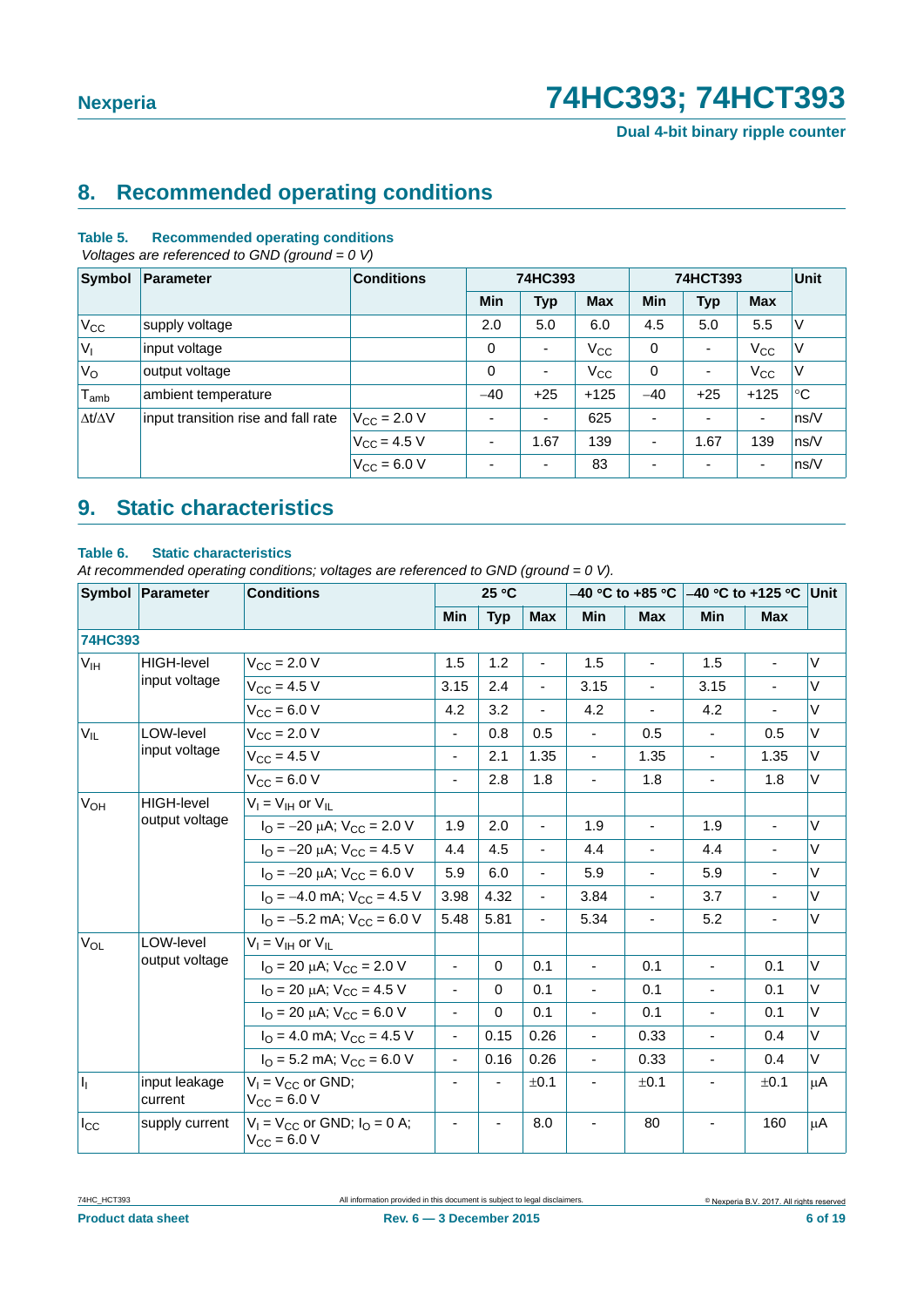**Dual 4-bit binary ripple counter**

#### **Table 6. Static characteristics** *…continued*

*At recommended operating conditions; voltages are referenced to GND (ground = 0 V).*

|                        | Symbol Parameter                   | <b>Conditions</b>                                                                                               |                          | 25 °C       |            |                |                |                |                |         |
|------------------------|------------------------------------|-----------------------------------------------------------------------------------------------------------------|--------------------------|-------------|------------|----------------|----------------|----------------|----------------|---------|
|                        |                                    |                                                                                                                 | Min                      | <b>Typ</b>  | <b>Max</b> | <b>Min</b>     | <b>Max</b>     | Min            | <b>Max</b>     |         |
| C <sub>1</sub>         | input<br>capacitance               |                                                                                                                 |                          | 3.5         |            |                |                |                |                | pF      |
| <b>74HCT393</b>        |                                    |                                                                                                                 |                          |             |            |                |                |                |                |         |
| $V_{IH}$               | <b>HIGH-level</b><br>input voltage | $V_{CC}$ = 4.5 V to 5.5 V                                                                                       | 2.0                      | 1.6         |            | 2.0            |                | 2.0            |                | $\vee$  |
| $V_{IL}$               | LOW-level<br>input voltage         | $V_{\text{CC}} = 4.5 \text{ V}$ to 5.5 V                                                                        | $\overline{\phantom{0}}$ | 1.2         | 0.8        | $\blacksquare$ | 0.8            |                | 0.8            | $\vee$  |
| $V_{OH}$               | <b>HIGH-level</b>                  | $V_1 = V_{1H}$ or $V_{1I}$ ; $V_{CC} = 4.5$ V                                                                   |                          |             |            |                |                |                |                |         |
|                        | output voltage                     | $I_{\Omega} = -20 \mu A$                                                                                        | 4.4                      | 4.5         | ÷.         | 4.4            | $\blacksquare$ | 4.4            | $\blacksquare$ | $\vee$  |
|                        |                                    | $I_{\Omega} = -6$ mA                                                                                            | 3.98                     | 4.32        | ÷,         | 3.84           |                | 3.7            |                | V       |
| $V_{OL}$               | LOW-level                          | $V_1 = V_{1H}$ or $V_{1L}$ ; $V_{CC} = 4.5$ V                                                                   |                          |             |            |                |                |                |                |         |
|                        | output voltage                     | $I_{\Omega} = 20 \mu A$                                                                                         | $\overline{\phantom{a}}$ | $\mathbf 0$ | 0.1        | $\blacksquare$ | 0.1            | $\blacksquare$ | 0.1            | V       |
|                        |                                    | $I_{\Omega} = 6.0$ mA                                                                                           | ٠                        | 0.15        | 0.26       | -              | 0.33           |                | 0.4            | V       |
| $\mathsf{I}_1$         | input leakage<br>current           | $V_1 = V_{CC}$ or GND;<br>$V_{CC} = 5.5 V$                                                                      |                          |             | ±0.1       | ٠              | ±1.0           |                | ±1.0           | μA      |
| $I_{\rm CC}$           | supply current                     | $V_1 = V_{CC}$ or GND; $I_Q = 0$ A;<br>$V_{CC}$ = 5.5 V                                                         |                          |             | 8.0        | $\blacksquare$ | 80             |                | 160            | $\mu$ A |
| $\Delta$ <sub>cc</sub> | additional<br>supply current       | $V_1 = V_{CC} - 2.1 V$ ;<br>other inputs at V <sub>CC</sub> or GND;<br>$V_{CC}$ = 4.5 V to 5.5 V; $I_{O}$ = 0 A |                          |             |            |                |                |                |                |         |
|                        |                                    | per input pin; nCP                                                                                              | ٠                        | 40          | 144        | $\blacksquare$ | 180            | $\blacksquare$ | 196            | μA      |
|                        |                                    | per input pin; nMR                                                                                              | -                        | 100         | 360        | $\blacksquare$ | 450            |                | 490            | μA      |
| $C_1$                  | input<br>capacitance               |                                                                                                                 |                          | 3.5         |            |                |                |                |                | pF      |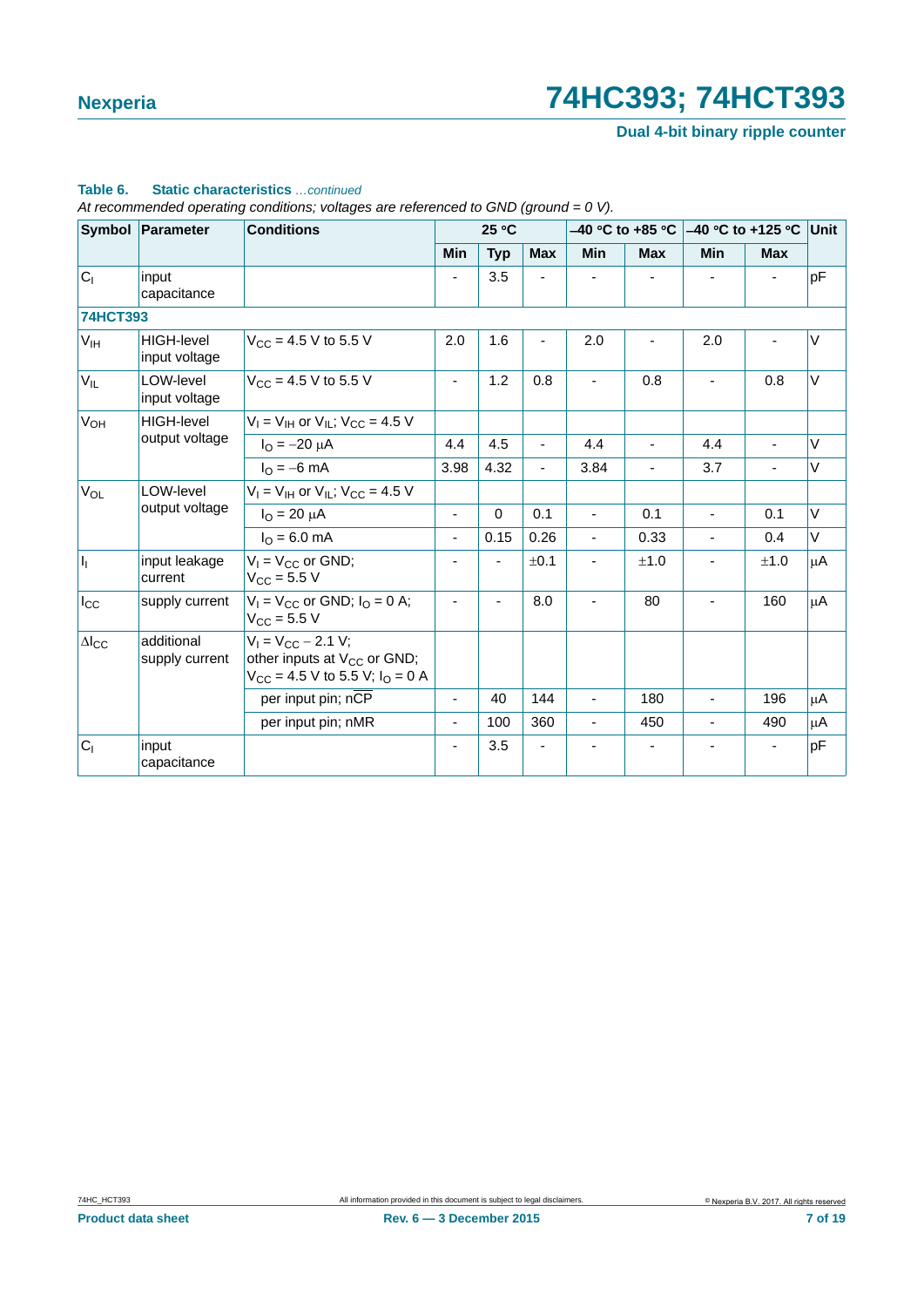**Dual 4-bit binary ripple counter**

# <span id="page-7-0"></span>**10. Dynamic characteristics**

#### **Table 7. Dynamic characteristics**

*Voltages are referenced to GND (ground = 0 V); CL = 50 pF unless otherwise specified; for test circuit see [Figure 11](#page-10-0).*

|                  | Symbol Parameter     | <b>Conditions</b>                      |                              | 25 °C          |                          |                          | $-40$ °C to +85 °C |                          | $-40$ °C to +125 °C          | Unit |
|------------------|----------------------|----------------------------------------|------------------------------|----------------|--------------------------|--------------------------|--------------------|--------------------------|------------------------------|------|
|                  |                      |                                        | Min                          | <b>Typ</b>     | Max                      | Min                      | <b>Max</b>         | Min                      | <b>Max</b>                   |      |
| <b>74HC393</b>   |                      |                                        |                              |                |                          |                          |                    |                          |                              |      |
| $t_{pd}$         | propagation          | nCP to nQ0; see Figure 9               | $\boxed{1}$                  |                |                          |                          |                    |                          |                              |      |
|                  | delay                | $V_{\text{CC}} = 2.0 V$                | ÷,                           | 41             | 125                      | $\blacksquare$           | 155                | $\overline{\phantom{a}}$ | 190                          | ns   |
|                  |                      | $V_{CC} = 4.5 V$                       | $\overline{\phantom{a}}$     | 15             | 25                       | $\overline{\phantom{a}}$ | 31                 | $\overline{\phantom{a}}$ | 38                           | ns   |
|                  |                      | $V_{CC}$ = 5 V; C <sub>L</sub> = 15 pF | $\qquad \qquad \blacksquare$ | 12             | $\blacksquare$           | $\overline{\phantom{a}}$ | $\blacksquare$     | $\overline{\phantom{a}}$ | $\blacksquare$               | ns   |
|                  |                      | $V_{CC} = 6.0 V$                       | ÷,                           | 12             | 21                       | $\overline{\phantom{a}}$ | 26                 | $\overline{\phantom{0}}$ | 32                           | ns   |
|                  |                      | $nQx$ to $nQ(x+1)$ ;<br>see Figure 9   | $\boxed{1}$                  |                |                          |                          |                    |                          |                              |      |
|                  |                      | $V_{\text{CC}} = 2.0 V$                |                              | 14             | 45                       | $\blacksquare$           | 55                 | $\overline{\phantom{a}}$ | 70                           | ns   |
|                  |                      | $V_{\rm CC} = 4.5 V$                   | $\blacksquare$               | 5              | 9                        | $\blacksquare$           | 11                 | $\overline{\phantom{a}}$ | 14                           | ns   |
|                  |                      | $V_{CC}$ = 5 V; C <sub>L</sub> = 15 pF |                              | 5              |                          |                          |                    |                          |                              | ns   |
|                  |                      | $V_{CC}$ = 6.0 V                       |                              | $\overline{4}$ | 8                        | $\blacksquare$           | 9                  | $\overline{\phantom{a}}$ | 12                           | ns   |
| t <sub>PHL</sub> | HIGH to              | nMR to nQx; see Figure 10              |                              |                |                          |                          |                    |                          |                              |      |
|                  | LOW                  | $V_{\text{CC}} = 2.0 V$                | $\blacksquare$               | 39             | 140                      | ÷,                       | 175                | $\blacksquare$           | 210                          | ns   |
|                  | propagation<br>delay | $V_{CC} = 4.5 V$                       |                              | 14             | 28                       | $\blacksquare$           | 35                 | $\blacksquare$           | 42                           | ns   |
|                  |                      | $V_{CC}$ = 5 V; C <sub>L</sub> = 15 pF |                              | 11             | $\blacksquare$           | $\blacksquare$           | $\blacksquare$     | $\overline{\phantom{a}}$ | $\blacksquare$               | ns   |
|                  |                      | $V_{CC} = 6.0 V$                       |                              | 11             | 24                       |                          | 30                 |                          | 36                           | ns   |
| $ t_t $          | transition           | Qn; see Figure 9                       | $[2]$                        |                |                          |                          |                    |                          |                              |      |
|                  | time                 | $V_{\text{CC}} = 2.0 V$                |                              | 19             | 75                       |                          | 95                 |                          | 110                          | ns   |
|                  |                      | $V_{CC} = 4.5 V$                       |                              | $\overline{7}$ | 15                       | $\overline{\phantom{a}}$ | 19                 | $\overline{\phantom{a}}$ | 22                           | ns   |
|                  |                      | $V_{\text{CC}} = 6.0 V$                |                              | 6              | 13                       | $\mathbf{r}$             | 16                 |                          | 19                           | ns   |
| $t_W$            | pulse width          | nCP HIGH or LOW;<br>see Figure 9       |                              |                |                          |                          |                    |                          |                              |      |
|                  |                      | $V_{\text{CC}} = 2.0 V$                | 80                           | 17             | $\blacksquare$           | 100                      | $\blacksquare$     | 120                      | $\blacksquare$               | ns   |
|                  |                      | $V_{CC} = 4.5 V$                       | 16                           | 6              | $\blacksquare$           | 20                       | $\blacksquare$     | 24                       | $\blacksquare$               | ns   |
|                  |                      | $V_{CC}$ = 6.0 V                       | 14                           | 5              |                          | 17                       | $\overline{a}$     | 20                       | $\blacksquare$               | ns   |
|                  |                      | nMR HIGH; see Figure 10                |                              |                |                          |                          |                    |                          |                              |      |
|                  |                      | $V_{\text{CC}} = 2.0 V$                | 80                           | 19             | $\blacksquare$           | 100                      | $\blacksquare$     | 120                      | $\blacksquare$               | ns   |
|                  |                      | $V_{CC} = 4.5 V$                       | 16                           | 7              | $\blacksquare$           | 20                       | $\blacksquare$     | 24                       | $\qquad \qquad \blacksquare$ | ns   |
|                  |                      | $V_{CC} = 6.0 V$                       | 14                           | 6              | $\blacksquare$           | 17                       | $\mathbf{r}$       | 20                       | ÷,                           | ns   |
| $t_{rec}$        | recovery             | nMR to nCP; see Figure 10              |                              |                |                          |                          |                    |                          |                              |      |
|                  | time                 | $V_{\text{CC}} = 2.0 V$                | 5                            | 3              | $\blacksquare$           | 5                        | ä,                 | 5                        | ÷,                           | ns   |
|                  |                      | $V_{CC} = 4.5 V$                       | 5                            | $\mathbf{1}$   | $\overline{\phantom{a}}$ | $\,$ 5 $\,$              | $\blacksquare$     | 5                        | $\overline{\phantom{a}}$     | ns   |
|                  |                      | $V_{CC} = 6.0 V$                       | 5                            | $\mathbf{1}$   |                          | $\sqrt{5}$               | $\blacksquare$     | 5                        | $\blacksquare$               | ns   |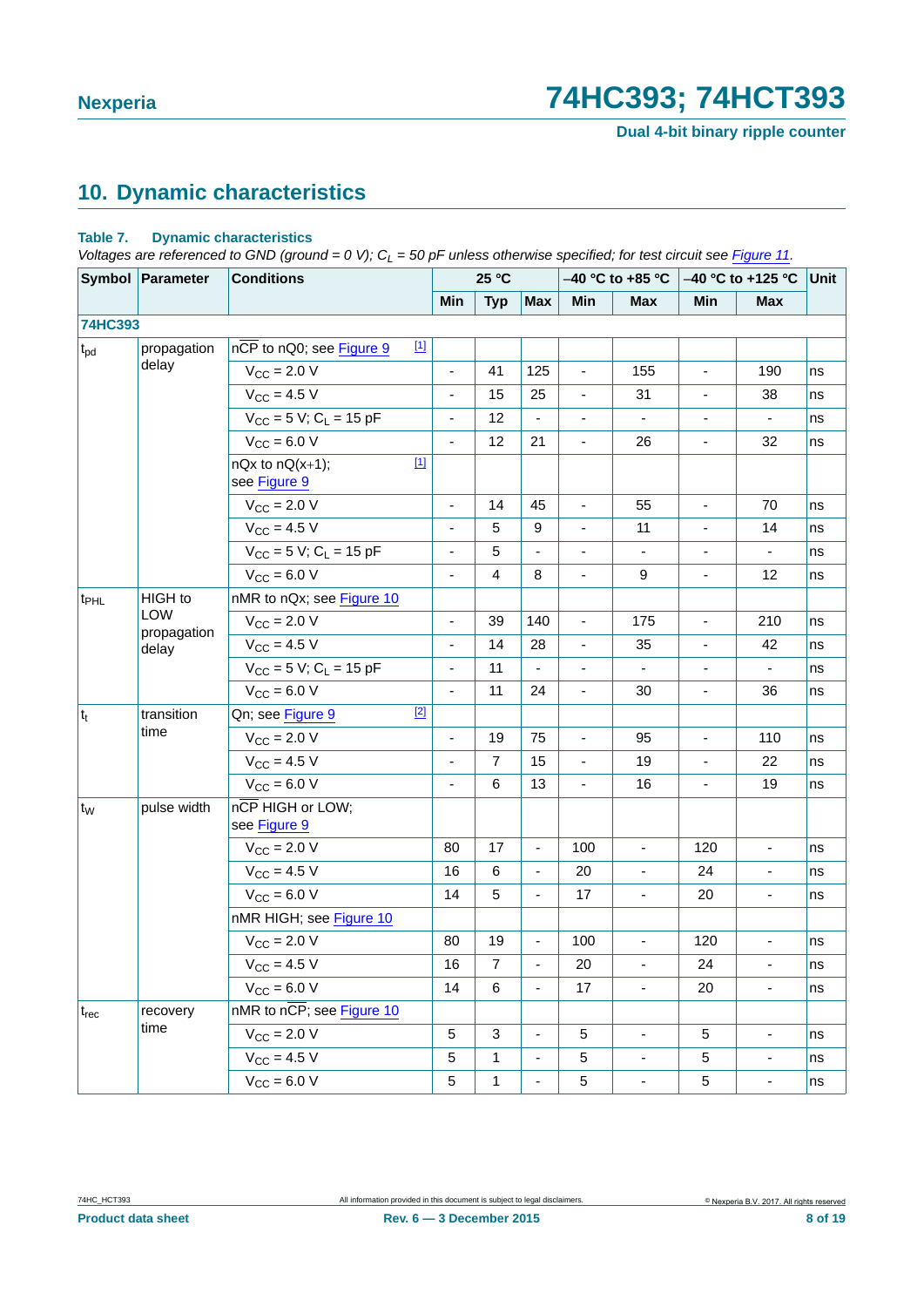**Dual 4-bit binary ripple counter**

|                              | Symbol Parameter                    | <b>Conditions</b>                                             |                          | 25 °C          |                          | $-40$ °C to +85 °C |                | -40 °C to +125 °C        |                          | Unit       |
|------------------------------|-------------------------------------|---------------------------------------------------------------|--------------------------|----------------|--------------------------|--------------------|----------------|--------------------------|--------------------------|------------|
|                              |                                     |                                                               | Min                      | <b>Typ</b>     | <b>Max</b>               | Min                | <b>Max</b>     | Min                      | <b>Max</b>               |            |
| $f_{\text{clk}(\text{max})}$ | maximum                             | see Figure 9                                                  |                          |                |                          |                    |                |                          |                          |            |
|                              | clock                               | $V_{\text{CC}}$ = 2.0 V                                       | 6                        | 30             | $\overline{\phantom{a}}$ | 5                  | $\Box$         | 4                        | $\overline{a}$           | <b>MHz</b> |
| frequency                    | $V_{CC}$ = 4.5 V                    | 30                                                            | 90                       |                | 24                       | $\blacksquare$     | 20             |                          | <b>MHz</b>               |            |
|                              |                                     | $V_{CC} = 5 V$ ; C <sub>L</sub> = 15 pF                       | $\blacksquare$           | 99             | $\blacksquare$           | $\blacksquare$     | $\blacksquare$ | $\overline{\phantom{a}}$ | $\overline{\phantom{a}}$ | <b>MHz</b> |
|                              |                                     | $V_{CC} = 6.0 V$                                              | 35                       | 107            | $\blacksquare$           | 28                 |                | 24                       | ä,                       | <b>MHz</b> |
| $C_{PD}$                     | power<br>dissipation<br>capacitance | $[3]$<br>$C_1 = 50$ pF; f = 1 MHz;<br>$V_1$ = GND to $V_{CC}$ | ä,                       | 23             |                          |                    |                |                          |                          | pF         |
| <b>74HCT393</b>              |                                     |                                                               |                          |                |                          |                    |                |                          |                          |            |
| $t_{\rm pd}$                 | propagation                         | $[1]$<br>nCP to nQ0; see Figure 9                             |                          |                |                          |                    |                |                          |                          |            |
|                              | delay                               | $V_{CC} = 4.5 V$                                              | ÷,                       | 15             | 25                       | ÷,                 | 31             |                          | 38                       | ns         |
|                              |                                     | $V_{CC}$ = 5 V; C <sub>L</sub> = 15 pF                        | ÷,                       | 20             |                          |                    |                |                          |                          | ns         |
|                              |                                     | $[1]$<br>$nQx$ to $nQ(x+1)$ ;<br>see Figure 9                 |                          |                |                          |                    |                |                          |                          |            |
|                              |                                     | $V_{CC}$ = 4.5 V                                              | $\blacksquare$           | 6              | 10                       | $\blacksquare$     | 13             | $\blacksquare$           | 15                       | ns         |
|                              |                                     | $V_{CC}$ = 5 V; C <sub>1</sub> = 15 pF                        | $\overline{\phantom{a}}$ | 6              |                          |                    | $\blacksquare$ |                          | $\overline{\phantom{0}}$ | ns         |
| $t_{\text{PHL}}$             | HIGH to                             | nMR to nQx; see Figure 10                                     |                          |                |                          |                    |                |                          |                          |            |
|                              | <b>LOW</b><br>propagation           | $V_{\rm CC} = 4.5 V$                                          | $\bar{\phantom{a}}$      | 18             | 32                       | $\overline{a}$     | 40             |                          | 48                       | ns         |
|                              | delay                               | $V_{CC}$ = 5 V; C <sub>L</sub> = 15 pF                        | $\blacksquare$           | 15             |                          | $\blacksquare$     | $\blacksquare$ | $\blacksquare$           | L.                       | ns         |
| $t_t$                        | transition                          | $[2]$<br>Qn; see Figure 9                                     |                          |                |                          |                    |                |                          |                          |            |
|                              | time                                | $V_{\rm CC} = 4.5 V$                                          | ä,                       | $\overline{7}$ | 15                       |                    | 19             |                          | 22                       | ns         |
| $t_{W}$                      | pulse width                         | nCP HIGH or LOW;<br>see Figure 9                              |                          |                |                          |                    |                |                          |                          |            |
|                              |                                     | $V_{\text{CC}} = 4.5 V$                                       | 19                       | 11             | $\blacksquare$           | 24                 | $\blacksquare$ | 29                       |                          | ns         |
|                              |                                     | nMR HIGH; see Figure 10                                       |                          |                |                          |                    |                |                          |                          |            |
|                              |                                     | $V_{CC} = 4.5 V$                                              | 16                       | 6              | L.                       | 20                 | $\blacksquare$ | 24                       | ä,                       | ns         |
| $t_{rec}$                    | recovery<br>time                    | $nMR$ to $n\overline{CP}$ ;<br>see Figure 10                  |                          |                |                          |                    |                |                          |                          |            |
|                              |                                     | $V_{CC}$ = 4.5 V                                              | 5                        | $\Omega$       | $\overline{\phantom{a}}$ | 5                  | ÷.             | 5                        |                          | ns         |
| $f_{\text{clk}(\text{max})}$ | maximum                             | see Figure 9                                                  |                          |                |                          |                    |                |                          |                          |            |
|                              | clock<br>frequency                  | $V_{\rm CC} = 4.5 V$                                          | 27                       | 48             |                          | 22                 | $\blacksquare$ | 18                       | ÷,                       | <b>MHz</b> |
|                              |                                     | $V_{CC}$ = 5 V; C <sub>1</sub> = 15 pF                        | $\overline{\phantom{a}}$ | 53             |                          | ÷,                 | $\blacksquare$ | $\blacksquare$           |                          | <b>MHz</b> |

#### **Table 7. Dynamic characteristics** *…continued*

 $V$ oltages are referenced to GND (ground = 0 V);  $C_{\text{L}}$  = 50 pF unless otherwise specified; for test circuit see *Figure 11.*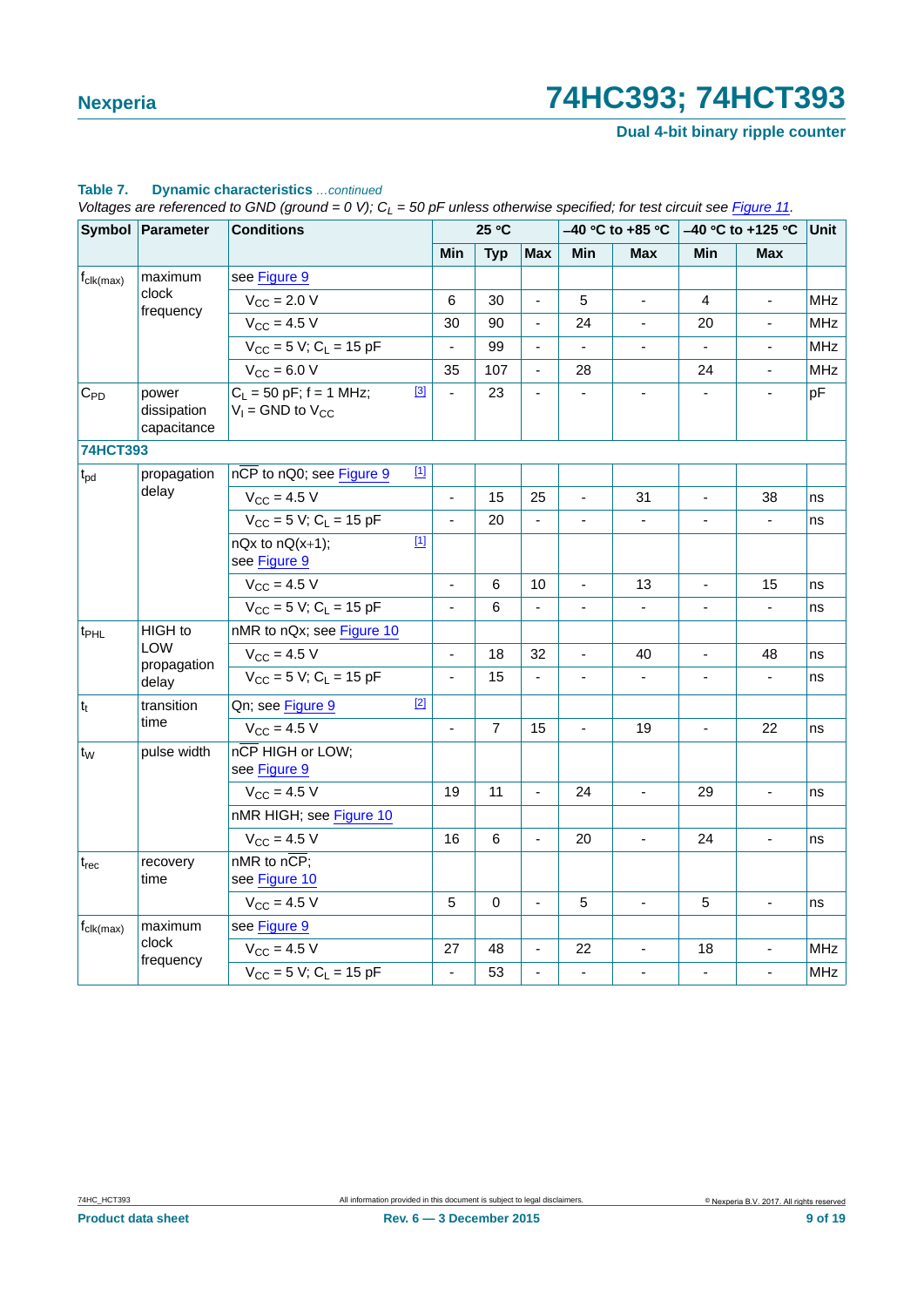**Dual 4-bit binary ripple counter**

#### **Table 7. Dynamic characteristics** *…continued*

*Voltages are referenced to GND (ground = 0 V); CL = 50 pF unless otherwise specified; for test circuit see Figure 11.*

|          | Symbol Parameter                    | <b>Conditions</b>                                                          | 25 °C                    |     |     |                          |            |                          |     |    |
|----------|-------------------------------------|----------------------------------------------------------------------------|--------------------------|-----|-----|--------------------------|------------|--------------------------|-----|----|
|          |                                     |                                                                            | Min                      | Tvp | Max | Min                      | <b>Max</b> | <b>Min</b>               | Max |    |
| $C_{PD}$ | power<br>dissipation<br>capacitance | $^{[3]}$<br>$ C_1  = 50$ pF; f = 1 MHz;<br>$V_1$ = GND to $V_{CC}$ – 1.5 V | $\overline{\phantom{0}}$ | 25  |     | $\overline{\phantom{0}}$ |            | $\overline{\phantom{0}}$ |     | рF |

<span id="page-9-1"></span>[1]  $t_{pd}$  is the same as  $t_{PLH}$  and  $t_{PHL}$ .

<span id="page-9-2"></span>[2]  $t_t$  is the same as  $t_{\text{THL}}$  and  $t_{\text{TLH}}$ .

<span id="page-9-3"></span>[3] C<sub>PD</sub> is used to determine the dynamic power dissipation (P<sub>D</sub> in  $\mu$ W).

 $P_D = C_{PD} \times V_{CC}^2 \times f_i \times N + \Sigma (C_L \times V_{CC}^2 \times f_o)$  where:

f<sub>i</sub> = input frequency in MHz;

 $f<sub>o</sub>$  = output frequency in MHz;

 $C_L$  = output load capacitance in pF;

 $V_{CC}$  = supply voltage in V;

 $N =$  number of inputs switching;

<span id="page-9-5"></span> $\Sigma(C_L \times V_{CC}^2 \times f_0)$  = sum of outputs.

### **10.1 Waveforms**



#### <span id="page-9-4"></span><span id="page-9-0"></span>**Table 8. Measurement points**

| Type     | Input        | Output         |  |  |
|----------|--------------|----------------|--|--|
|          | $V_{M}$      | V <sub>M</sub> |  |  |
| 74HC393  | $10.5V_{CC}$ | $0.5V_{CC}$    |  |  |
| 74HCT393 | 1.3V         | 1.3V           |  |  |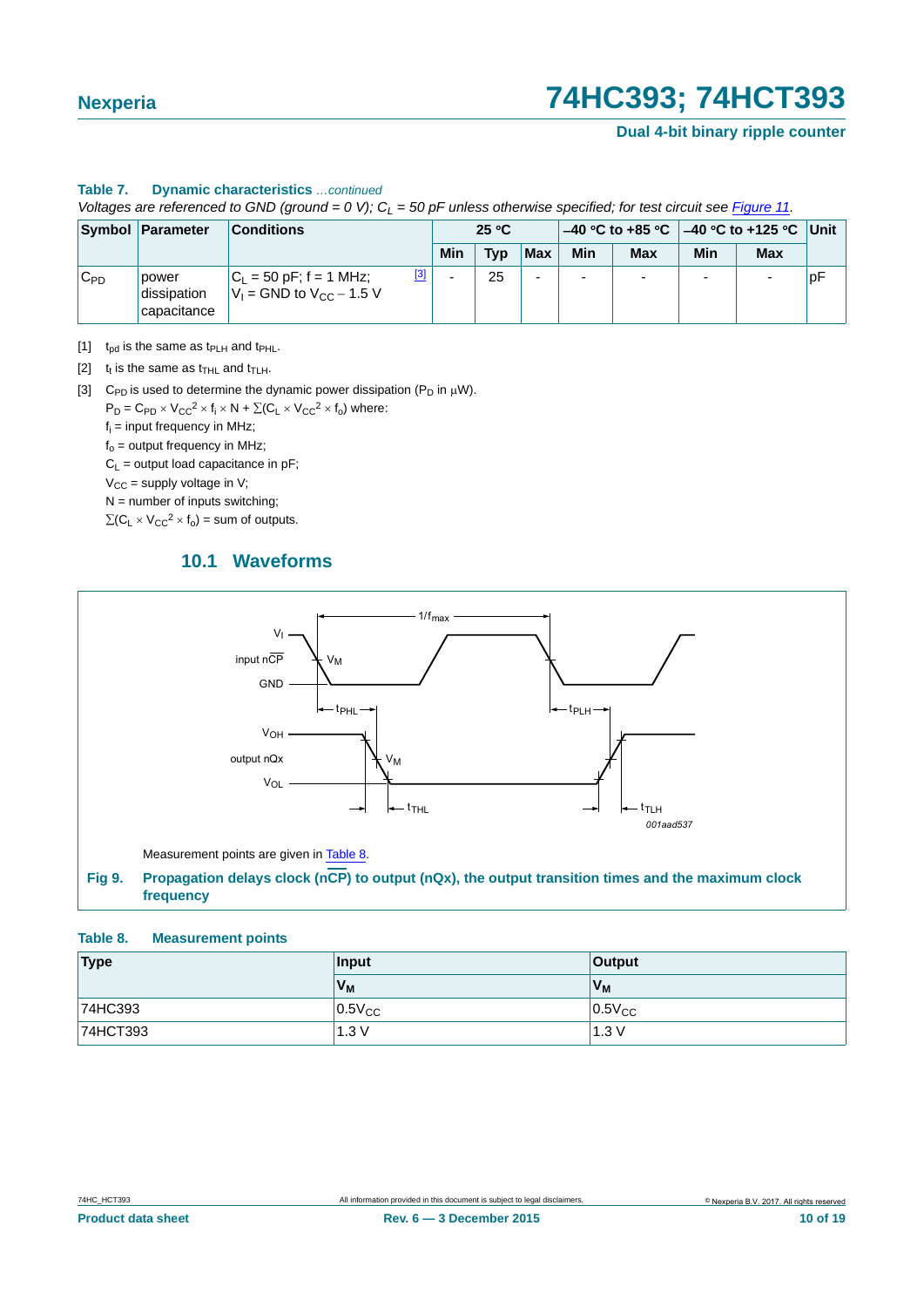**Dual 4-bit binary ripple counter**



<span id="page-10-1"></span>

#### <span id="page-10-0"></span>**Fig 11. Test circuit for measuring switching times**

#### <span id="page-10-2"></span>**Table 9. Test data**

| Type<br>Input |      |                                 | ∣Load          | <b>Test</b>                         |  |
|---------------|------|---------------------------------|----------------|-------------------------------------|--|
|               |      | t <sub>r</sub> , t <sub>f</sub> | ◡              |                                     |  |
| 74HC393       | Vcc  | $6.0$ ns                        | $15$ pF, 50 pF | t <sub>PLH</sub> , t <sub>PHL</sub> |  |
| 74HCT393      | 3.0V | $6.0$ ns                        | $15$ pF, 50 pF | t <sub>PLH</sub> , t <sub>PHL</sub> |  |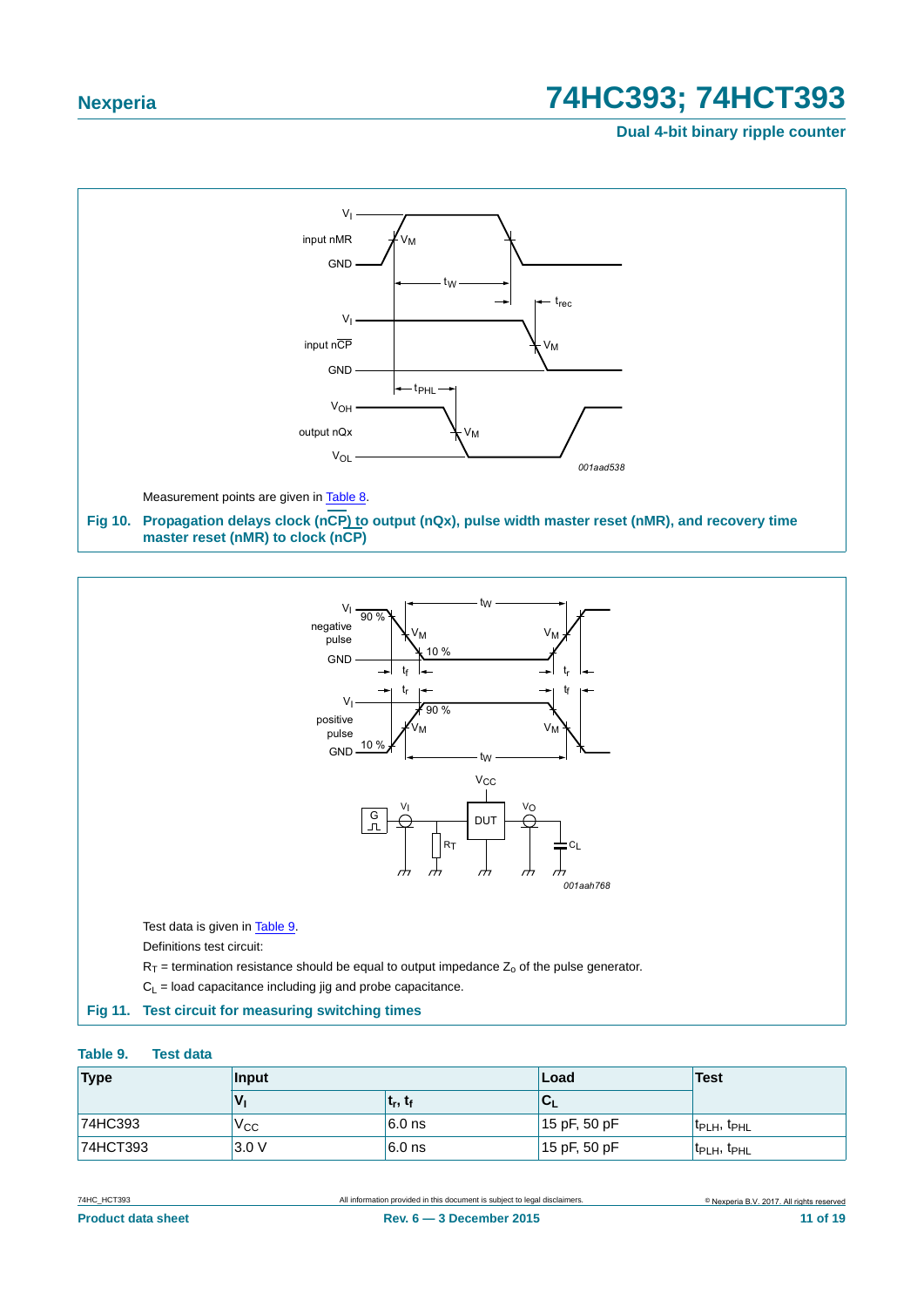Dual 4-bit binary ripple counter

### <span id="page-11-0"></span>11. Package outline



#### Fig 12. Package outline SOT108-1 (SO14)

All information provided in this document is subject to legal disclaimers

74HC\_HCT393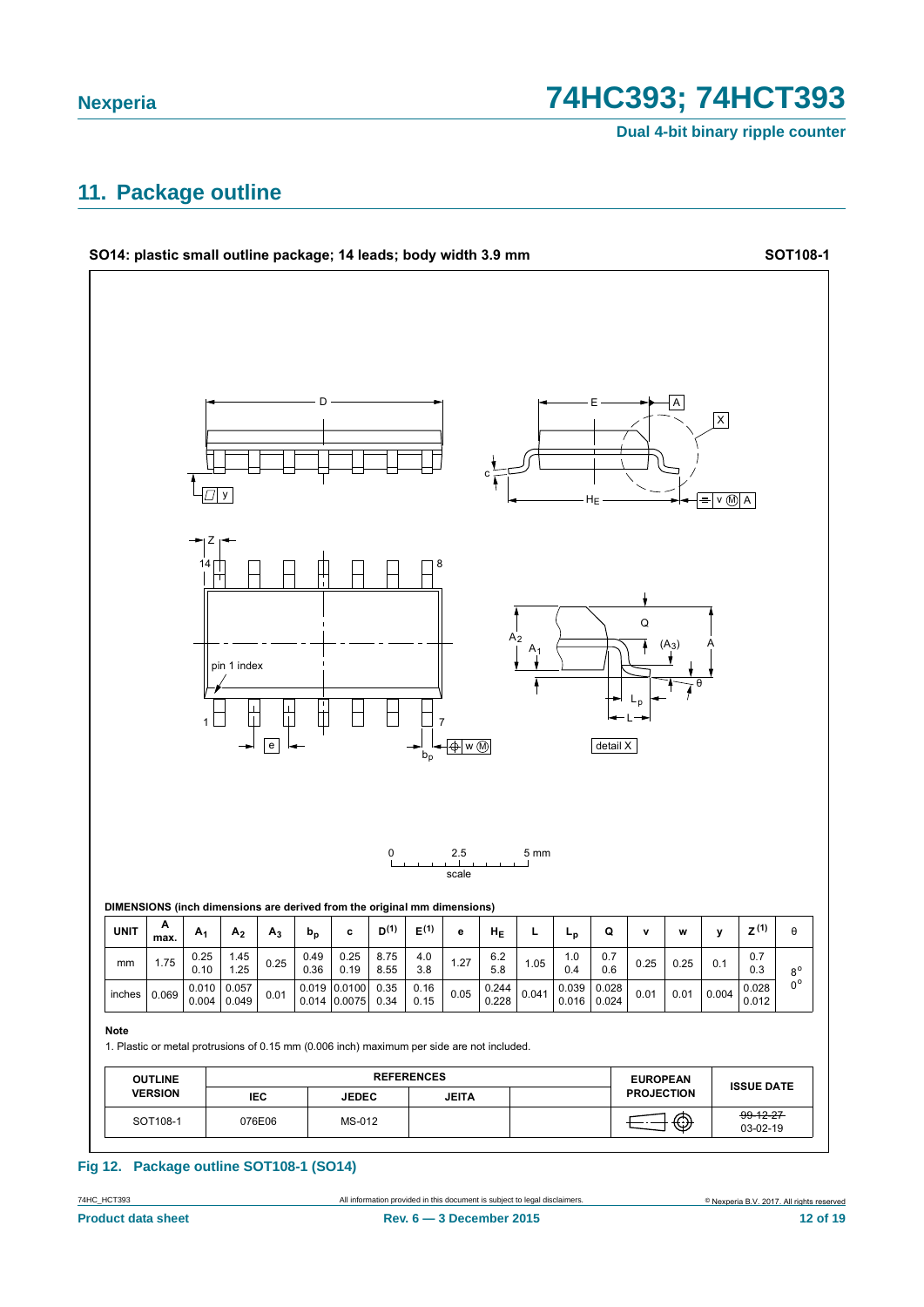Dual 4-bit binary ripple counter



#### Fig 13. Package outline SOT337-1 (SSOP14)

All information provided in this document is subject to legal disclaimers

74HC\_HCT393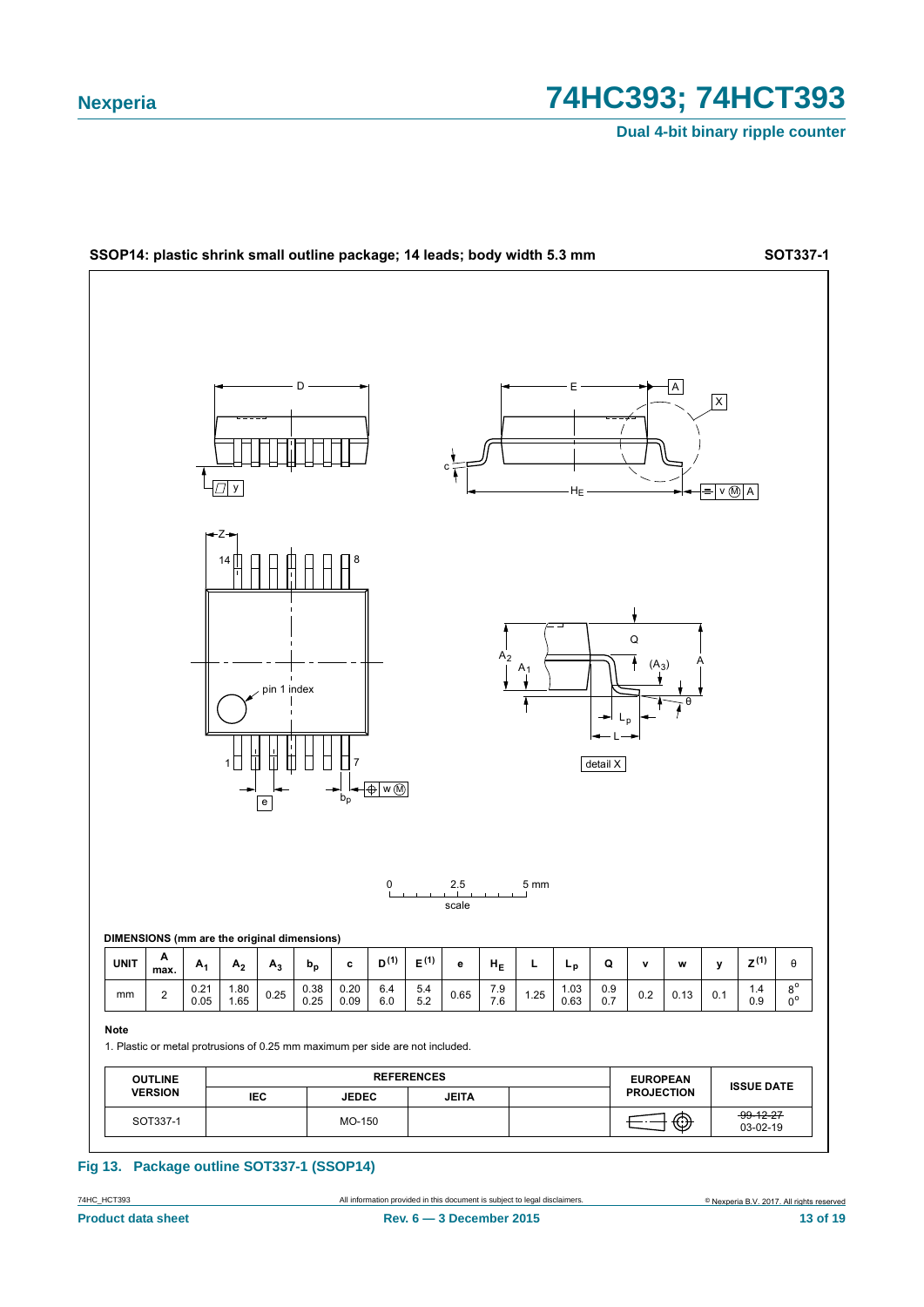Dual 4-bit binary ripple counter



#### Fig 14. Package outline SOT402-1 (TSSOP14)

All information provided in this document is subject to legal disclaimers

74HC\_HCT393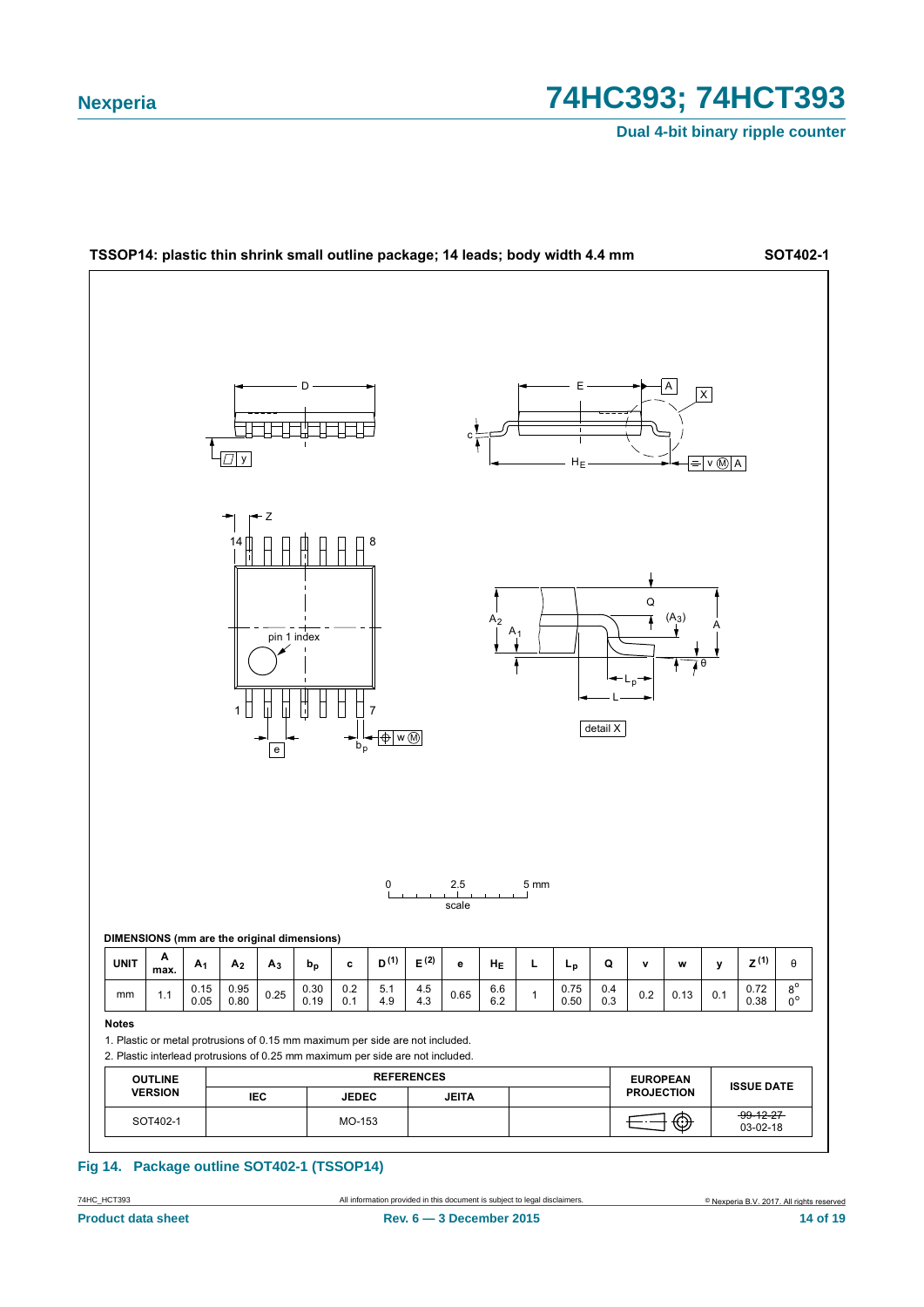**Dual 4-bit binary ripple counter**



### DHVQFN14: plastic dual in-line compatible thermal enhanced very thin quad flat package; no leads;

**Fig 15. Package outline SOT762-1 (DHVQFN14)**

74HC\_HCT393 All information provided in this document is subject to legal disclaimers.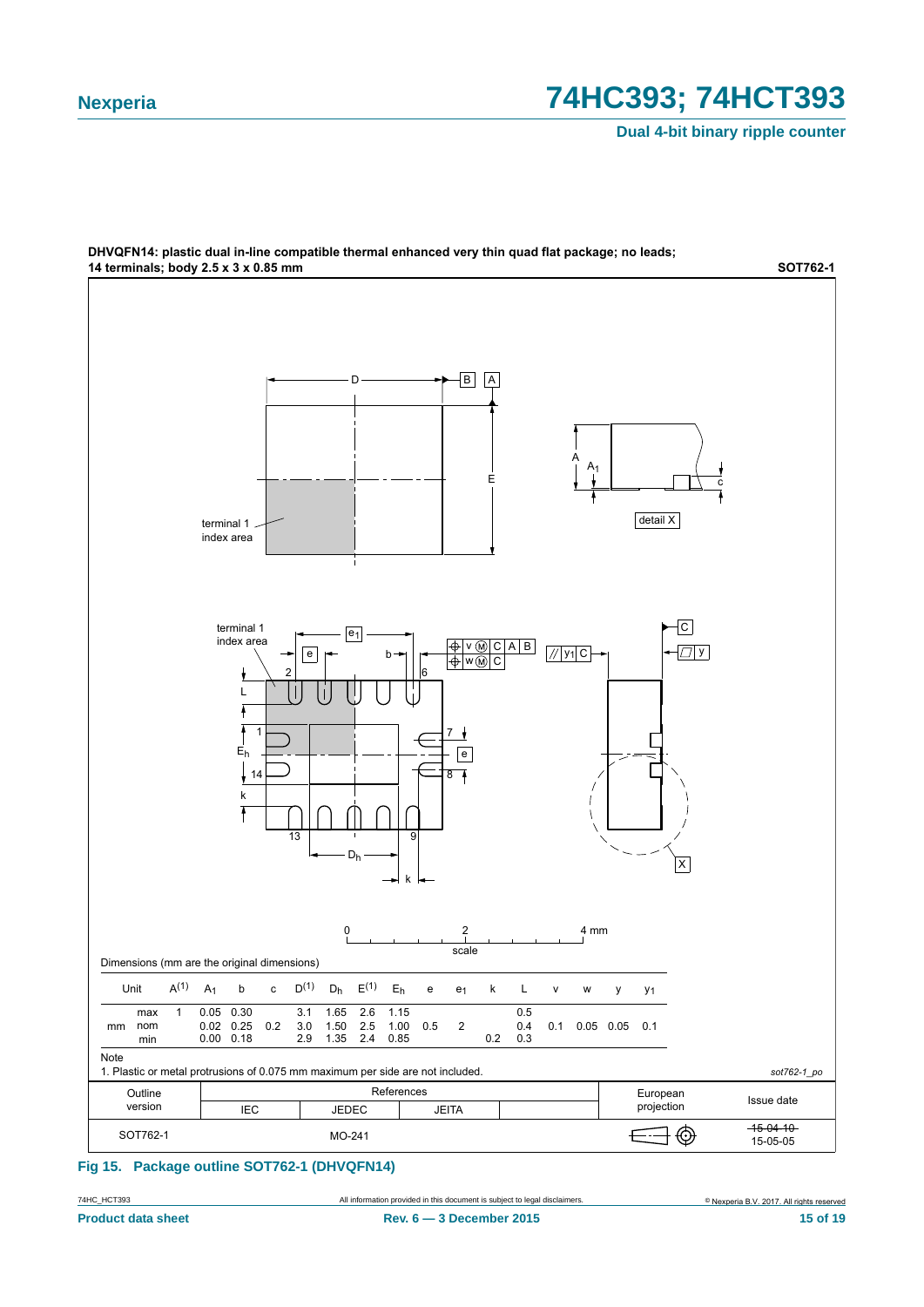**Dual 4-bit binary ripple counter**

# <span id="page-15-0"></span>**12. Abbreviations**

| <b>Table 10. Abbreviations</b> |                                         |  |
|--------------------------------|-----------------------------------------|--|
| Acronym                        | <b>Description</b>                      |  |
| <b>CMOS</b>                    | Complementary Metal-Oxide Semiconductor |  |
| <b>DUT</b>                     | Device Under Test                       |  |
| <b>ESD</b>                     | ElectroStatic Discharge                 |  |
| <b>HBM</b>                     | Human Body Model                        |  |
| <b>MM</b>                      | Machine Model                           |  |

# <span id="page-15-1"></span>**13. Revision history**

### **Table 11. Revision history**

| Document ID         | Release date                                                                                                           | Data sheet status                                                        | <b>Change notice</b> | <b>Supersedes</b>   |  |
|---------------------|------------------------------------------------------------------------------------------------------------------------|--------------------------------------------------------------------------|----------------------|---------------------|--|
| 74HC_HCT393 v.6     | 20151203                                                                                                               | Product data sheet                                                       |                      | 74HC HCT393 v.5     |  |
| Modifications:      | Type numbers 74HC393N and 74HCT393N (SOT27-1) removed.                                                                 |                                                                          |                      |                     |  |
| 74HC HCT393 v.5     | 20140401                                                                                                               | Product data sheet                                                       |                      | 74HC HCT393 v.4     |  |
| Modifications:      | The conditions for C <sub>PD</sub> have been corrected (errata).                                                       |                                                                          |                      |                     |  |
| 74HC_HCT393 v.4     | 20130516                                                                                                               | Product data sheet                                                       |                      | 74HC_HCT393 v.3     |  |
| Modifications:      | The format of this data sheet has been redesigned to comply with the new identity<br>guidelines of NXP Semiconductors. |                                                                          |                      |                     |  |
|                     |                                                                                                                        | Legal texts have been adapted to the new company name where appropriate. |                      |                     |  |
| 74HC HCT393 v.3     | 20050906                                                                                                               | Product data sheet                                                       |                      | 74HC_HCT393_CNV v.2 |  |
| 74HC_HCT393_CNV v.2 | 19901201                                                                                                               | <b>Product specification</b>                                             |                      |                     |  |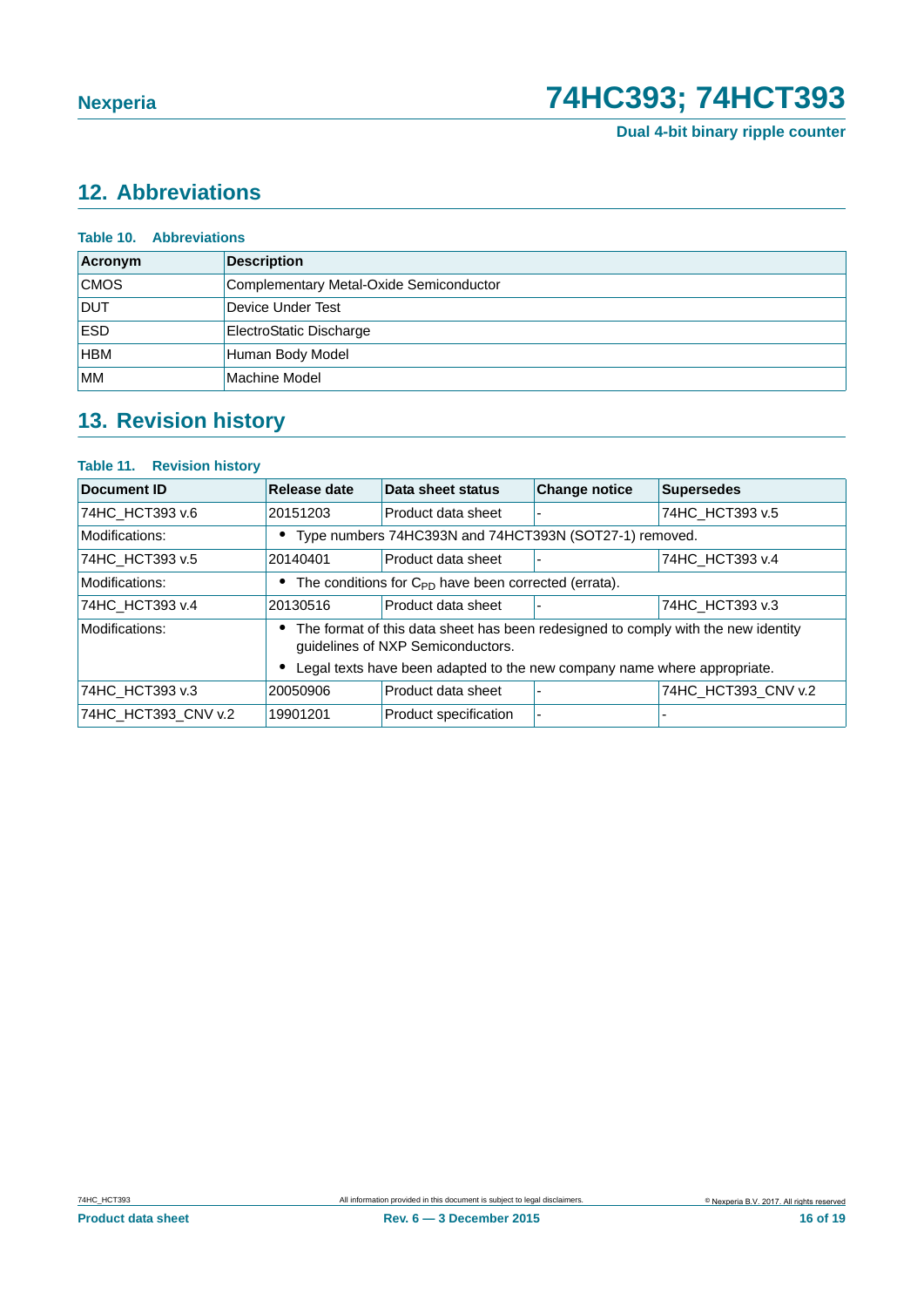### <span id="page-16-3"></span>**14. Legal information**

### <span id="page-16-4"></span>**14.1 Data sheet status**

| Document status[1][2]          | <b>Product status</b> <sup>[3]</sup> | <b>Definition</b>                                                                     |
|--------------------------------|--------------------------------------|---------------------------------------------------------------------------------------|
| Objective [short] data sheet   | Development                          | This document contains data from the objective specification for product development. |
| Preliminary [short] data sheet | Qualification                        | This document contains data from the preliminary specification.                       |
| Product [short] data sheet     | Production                           | This document contains the product specification.                                     |

<span id="page-16-0"></span>[1] Please consult the most recently issued document before initiating or completing a design.

<span id="page-16-1"></span>[2] The term 'short data sheet' is explained in section "Definitions".

<span id="page-16-2"></span>[3] The product status of device(s) described in this document may have changed since this document was published and may differ in case of multiple devices. The latest product status<br>information is available on the Intern

### <span id="page-16-5"></span>**14.2 Definitions**

**Draft —** The document is a draft version only. The content is still under internal review and subject to formal approval, which may result in modifications or additions. Nexperia does not give any

representations or warranties as to the accuracy or completeness of information included herein and shall have no liability for the consequences of use of such information.

**Short data sheet —** A short data sheet is an extract from a full data sheet with the same product type number(s) and title. A short data sheet is intended for quick reference only and should not be relied upon to contain detailed and full information. For detailed and full information see the relevant full data sheet, which is available on request via the local Nexperia sales office. In case of any inconsistency or conflict with the short data sheet, the full data sheet shall prevail.

**Product specification —** The information and data provided in a Product data sheet shall define the specification of the product as agreed between Nexperia and its customer, unless Nexperia and

customer have explicitly agreed otherwise in writing. In no event however, shall an agreement be valid in which the Nexperia product is deemed to offer functions and qualities beyond those described in the Product data sheet.

### <span id="page-16-6"></span>**14.3 Disclaimers**

**Limited warranty and liability —** Information in this document is believed to be accurate and reliable. However, Nexperia does not give any representations or warranties, expressed or implied, as to the accuracy or completeness of such information and shall have no liability for the consequences of use of such information. Nexperia takes no responsibility for the content in this document if provided by an information source outside of Nexperia.

In no event shall Nexperia be liable for any indirect, incidental, punitive, special or consequential damages (including - without limitation - lost profits, lost savings, business interruption, costs related to the removal or replacement of any products or rework charges) whether or not such damages are based on tort (including negligence), warranty, breach of contract or any other legal theory.

Notwithstanding any damages that customer might incur for any reason whatsoever, Nexperia's aggregate and cumulative liability towards customer for the products described herein shall be limited in accordance with the *Terms and conditions of commercial sale* of Nexperia.

**Right to make changes —** Nexperia reserves the right to make changes to information published in this document, including without limitation specifications and product descriptions, at any time and without notice. This document supersedes and replaces all information supplied prior to the publication hereof.

**Suitability for use - Nexperia products are not designed** authorized or warranted to be suitable for use in life support, life-critical or safety-critical systems or equipment, nor in applications where failure or malfunction of a Nexperia product can reasonably be expected to result in personal injury, death or severe property or environmental damage. Nexperia and its suppliers accept no liability for inclusion and/or use of Nexperia products in such equipment or applications and therefore such inclusion and/or use is at the customer's own risk.

**Applications —** Applications that are described herein for any of these products are for illustrative purposes only. Nexperia makes no representation or warranty that such applications will be suitable for the specified use without further testing or modification.

Customers are responsible for the design and operation of their applications and products using Nexperia products, and Nexperia accepts no liability for any assistance with applications or customer product design. It is customer's sole responsibility to determine whether the Nexperia product is suitable and fit for the customer's applications and products planned, as well as for the planned application and use of customer's third party customer(s). Customers should provide appropriate design and operating safeguards to minimize the risks associated with their applications and products.

Nexperia does not accept any liability related to any default, damage, costs or problem which is based on any weakness or default in the customer's applications or products, or the application or use by customer's third party customer(s). Customer is responsible for doing all necessary testing for the customer's applications and products using Nexperia products in order to avoid a default of the applications and the products or of the application or use by customer's third party customer(s). Nexperia does not accept any liability in this respect.

**Limiting values —** Stress above one or more limiting values (as defined in the Absolute Maximum Ratings System of IEC 60134) will cause permanent damage to the device. Limiting values are stress ratings only and (proper) operation of the device at these or any other conditions above those given in the Recommended operating conditions section (if present) or the Characteristics sections of this document is not warranted. Constant or repeated exposure to limiting values will permanently and irreversibly affect the quality and reliability of the device.

**Terms and conditions of commercial sale —** Nexperia

products are sold subject to the general terms and conditions of commercial sale, as published at [http://www.nexperia.com/profile/te](http://www.nexperia.com/profile/terms)rms, unless otherwise agreed in a valid written individual agreement. In case an individual agreement is concluded only the terms and conditions of the respective agreement shall apply. Nexperia hereby expressly objects to applying the customer's general terms and conditions with regard to the purchase of Nexperia products by customer.

**No offer to sell or license —** Nothing in this document may be interpreted or construed as an offer to sell products that is open for acceptance or the grant, conveyance or implication of any license under any copyrights, patents or other industrial or intellectual property rights.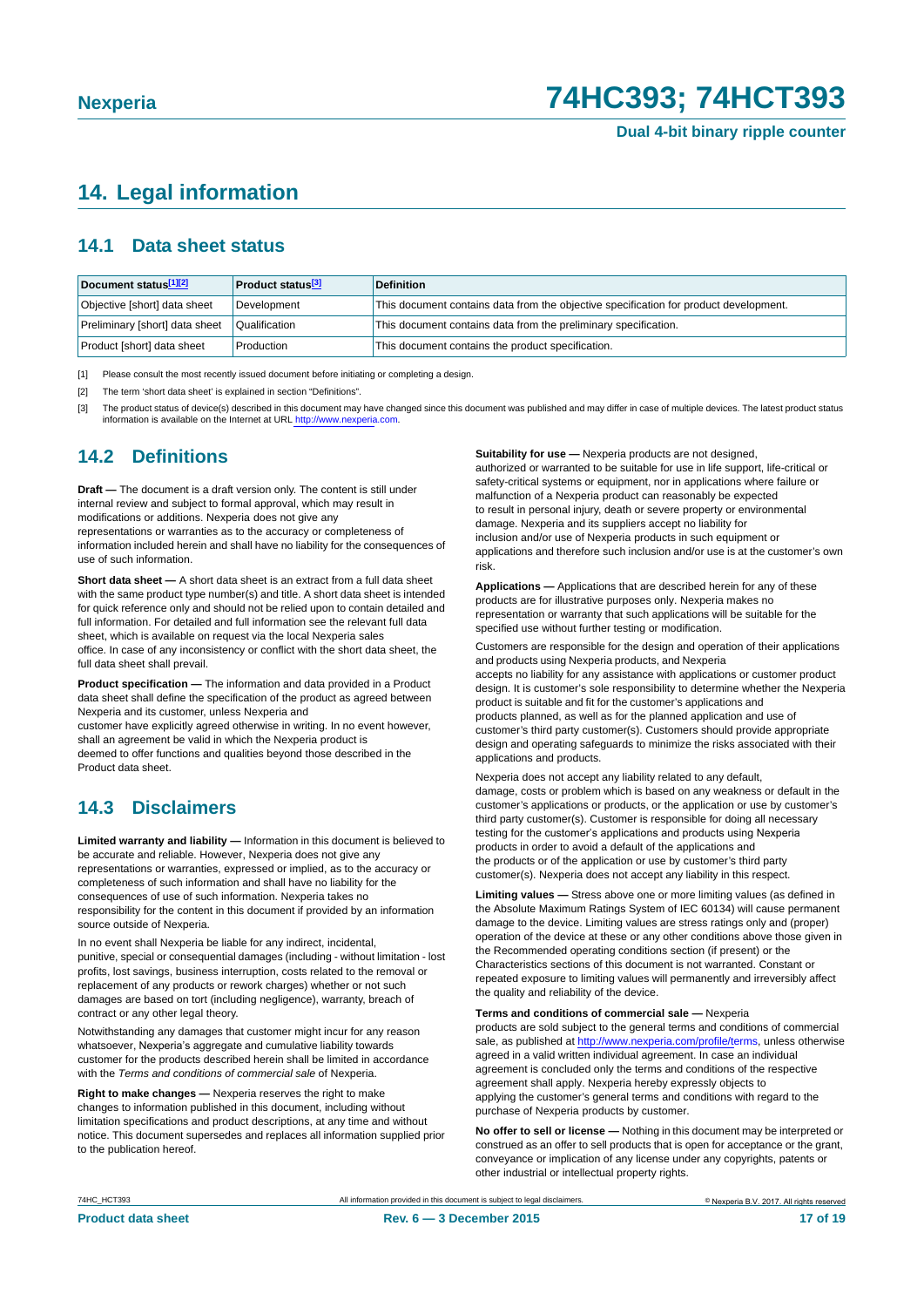#### **Dual 4-bit binary ripple counter**

**Export control —** This document as well as the item(s) described herein may be subject to export control regulations. Export might require a prior authorization from competent authorities.

**Non-automotive qualified products —** Unless this data sheet expressly states that this specific Nexperia product is automotive qualified, the product is not suitable for automotive use. It is neither qualified nor tested in accordance with automotive testing or application requirements. Nexperia accepts no liability for inclusion and/or use of

non-automotive qualified products in automotive equipment or applications.

In the event that customer uses the product for design-in and use in automotive applications to automotive specifications and standards, customer (a) shall use the product without Nexperia's warranty of the

product for such automotive applications, use and specifications, and (b) whenever customer uses the product for automotive applications beyond Nexperia's specifications such use shall be solely at customer's own risk, and (c) customer fully indemnifies Nexperia for any liability, damages or failed product claims resulting from customer design and use of the product for automotive applications beyond Nexperia's standard warranty and Nexperia's product specifications.

**Translations —** A non-English (translated) version of a document is for reference only. The English version shall prevail in case of any discrepancy between the translated and English versions.

#### <span id="page-17-0"></span>**14.4 Trademarks**

Notice: All referenced brands, product names, service names and trademarks are the property of their respective owners.

### <span id="page-17-1"></span>**15. Contact information**

For more information, please visit: **http://www.nexperia.com**

For sales office addresses, please send an email to: **salesaddresses@nexperia.com**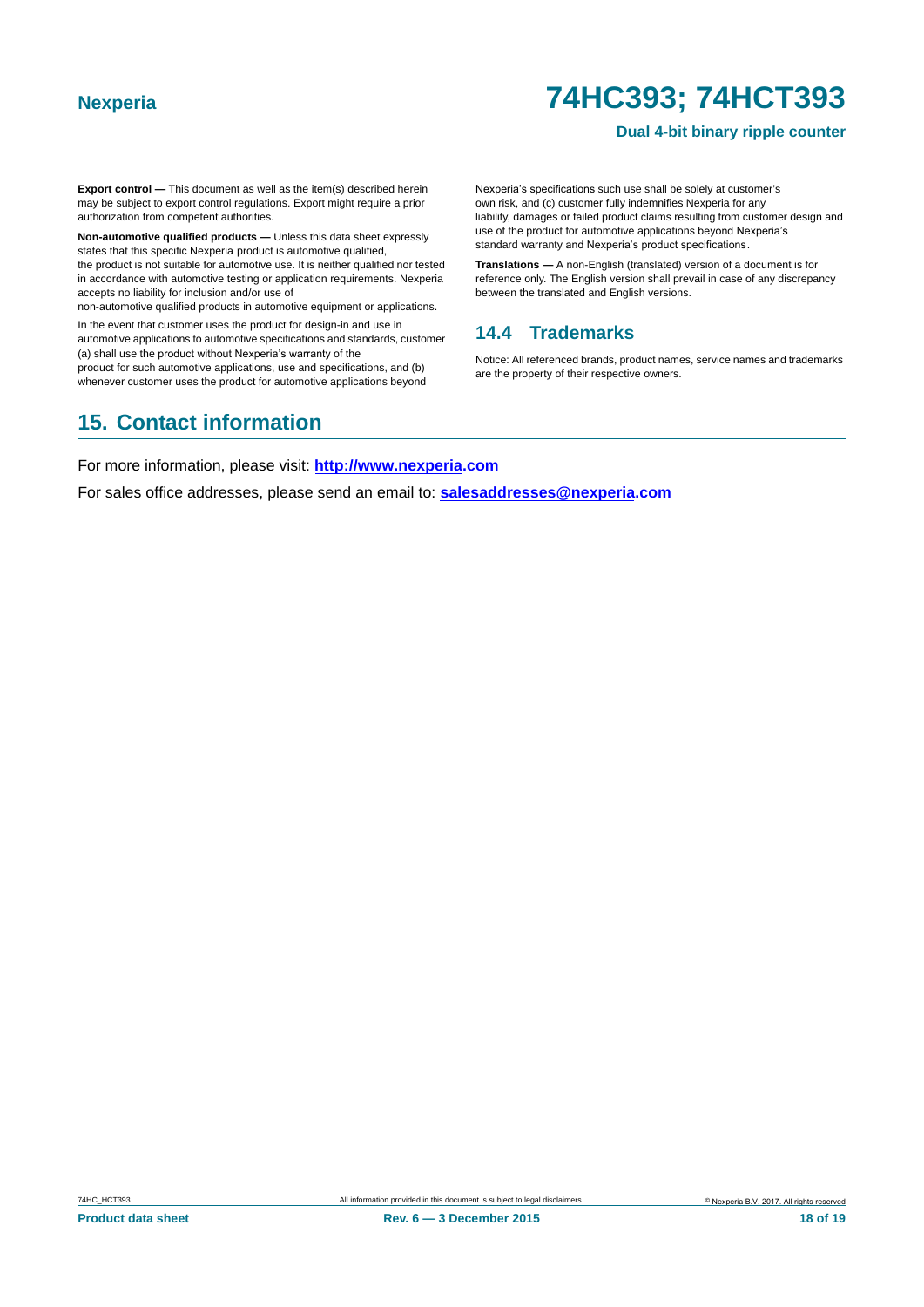**Dual 4-bit binary ripple counter**

### <span id="page-18-0"></span>**16. Contents**

| 1    |                                                                  |
|------|------------------------------------------------------------------|
| 2    | Features and benefits  1                                         |
| 3    |                                                                  |
| 4    |                                                                  |
| 5    |                                                                  |
| 5.1  |                                                                  |
| 5.2  |                                                                  |
| 6    | Functional description  5                                        |
| 7    |                                                                  |
| 8    | Recommended operating conditions. 6                              |
| 9    | Static characteristics 6                                         |
| 10   | Dynamic characteristics 8                                        |
| 10.1 |                                                                  |
| 11   |                                                                  |
| 12   | Abbreviations 16                                                 |
| 13   | Revision history 16                                              |
| 14   |                                                                  |
| 14.1 | Data sheet status $\ldots, \ldots, \ldots, \ldots, \ldots$<br>17 |
| 14.2 | 17                                                               |
| 14.3 | Disclaimers<br>17                                                |
| 144  | Trademarks<br>18                                                 |
| 15   | Contact information 18                                           |
| 16   |                                                                  |